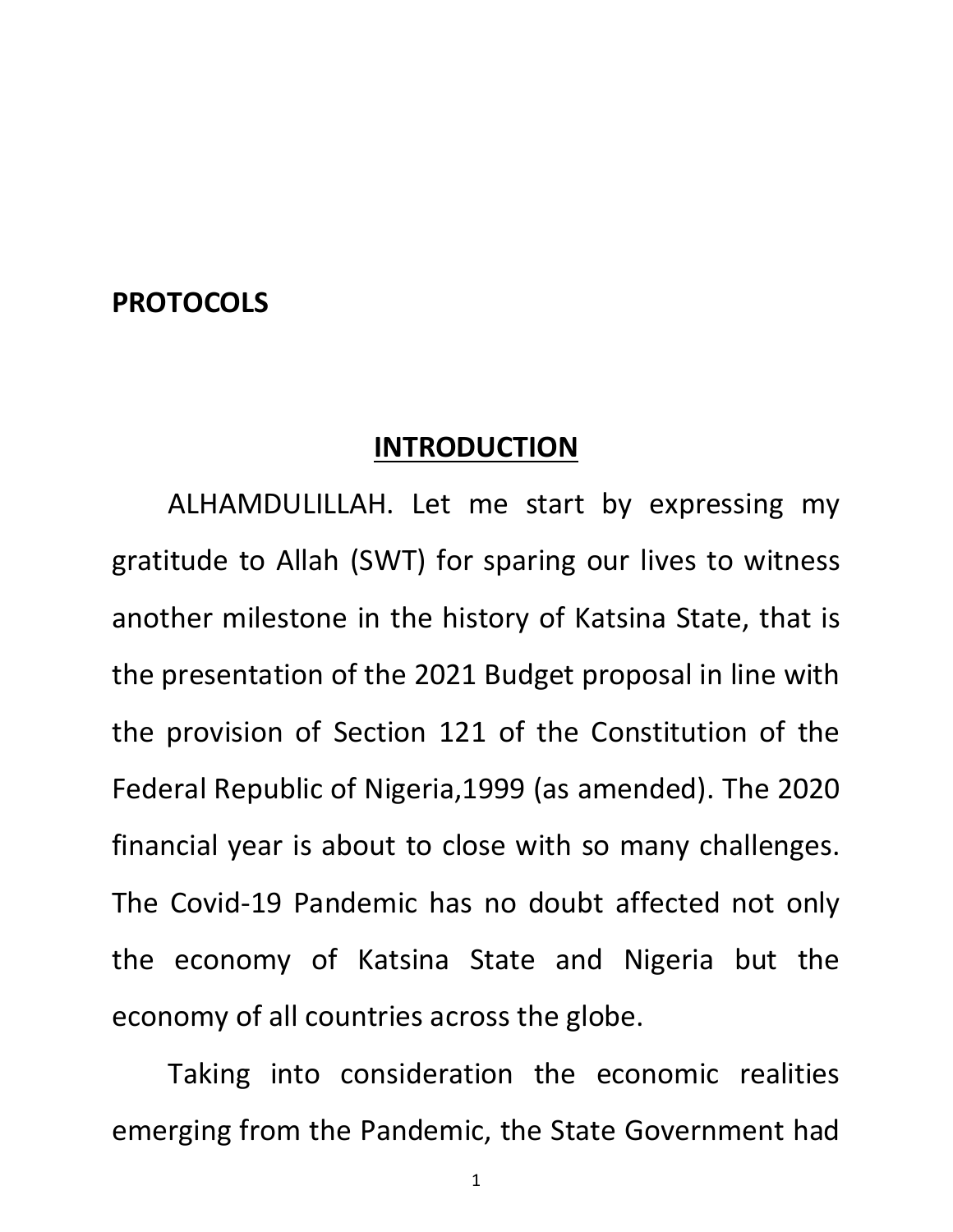to review the approved 2020 Appropriation Law twice in order to address the gaps thus created.

Mr. Speaker, Honourable Members of the State House of Assembly, during our recent oath taking as Government of Katsina State for the second term, we pledged to improve the welfare of people and provide them with the necessary infrastructure that will make life easy across the State.

Despite all the challenges, the Government has within the 2020 financial year executed meaningful projects and programmes that impacted positively on the people of Katsina State. This can be verified in each of the 34 Local Government Areas of the State.

We therefore call on people of Katsina State to bear with the situation and have confidence in the government in its resolve to improve the lives of the people of the State. We are glad to note that there is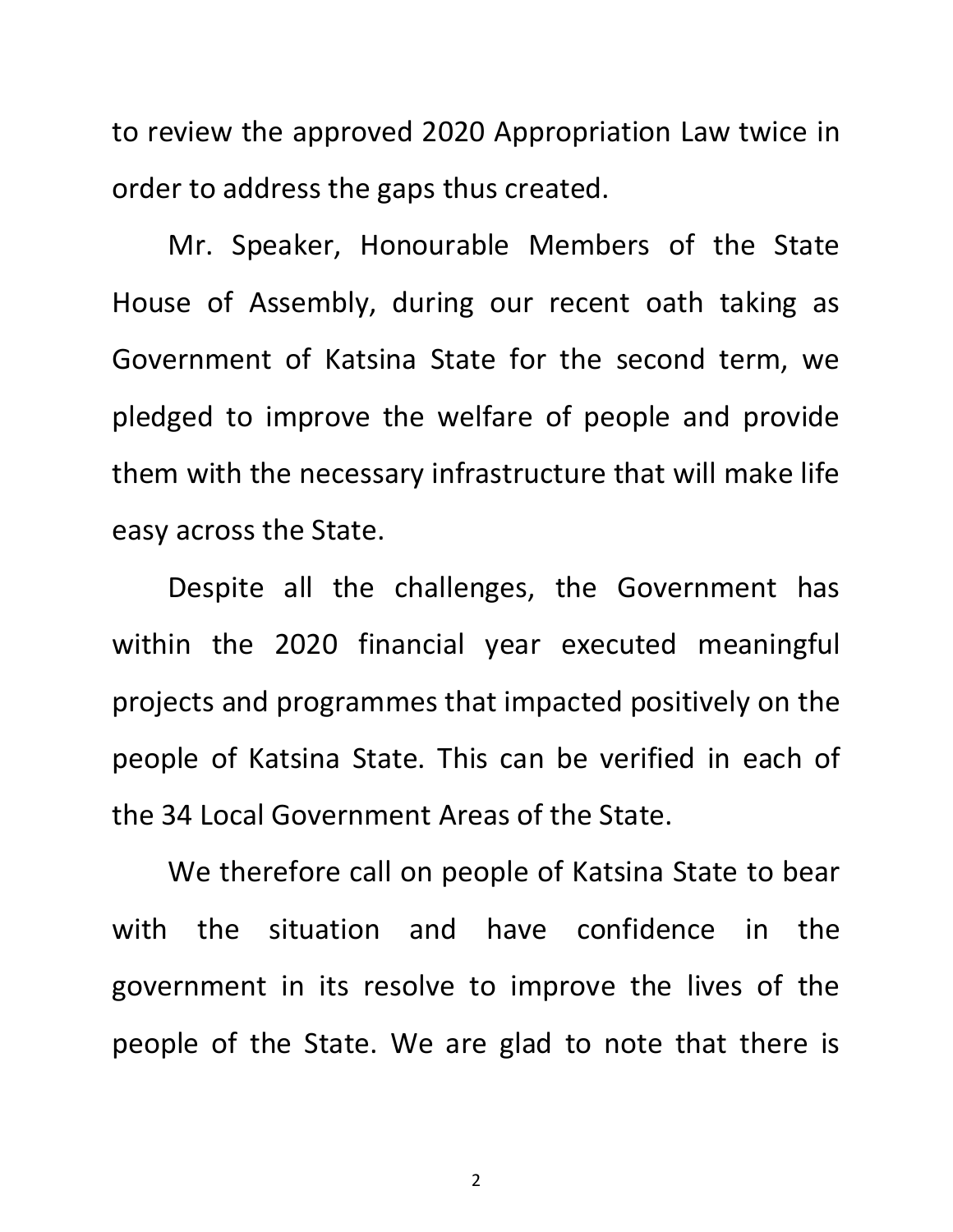relative improvements as normalcy is gradually setting-in across the world.

With the little resources we are earning, we will maintain our core responsibilities of payment of salaries, provision of security of lives and properties, provision of adequate, safe and potable water for human and animal consumption, and many more.

I hereby wish to inform you that the 2021 Budget Proposal is quite different from the previous ones we submitted to the Honourable House of Assembly. We have started the implementation of IPSAS Compliant Budget. In the process of compiling the Budget, the Budget Committee of Katsina State Government went around all the Local Government Areas, sought and obtained the opinions and contributions of the general populace on their needs and aspirations that will be reflected in the 2021 financial year.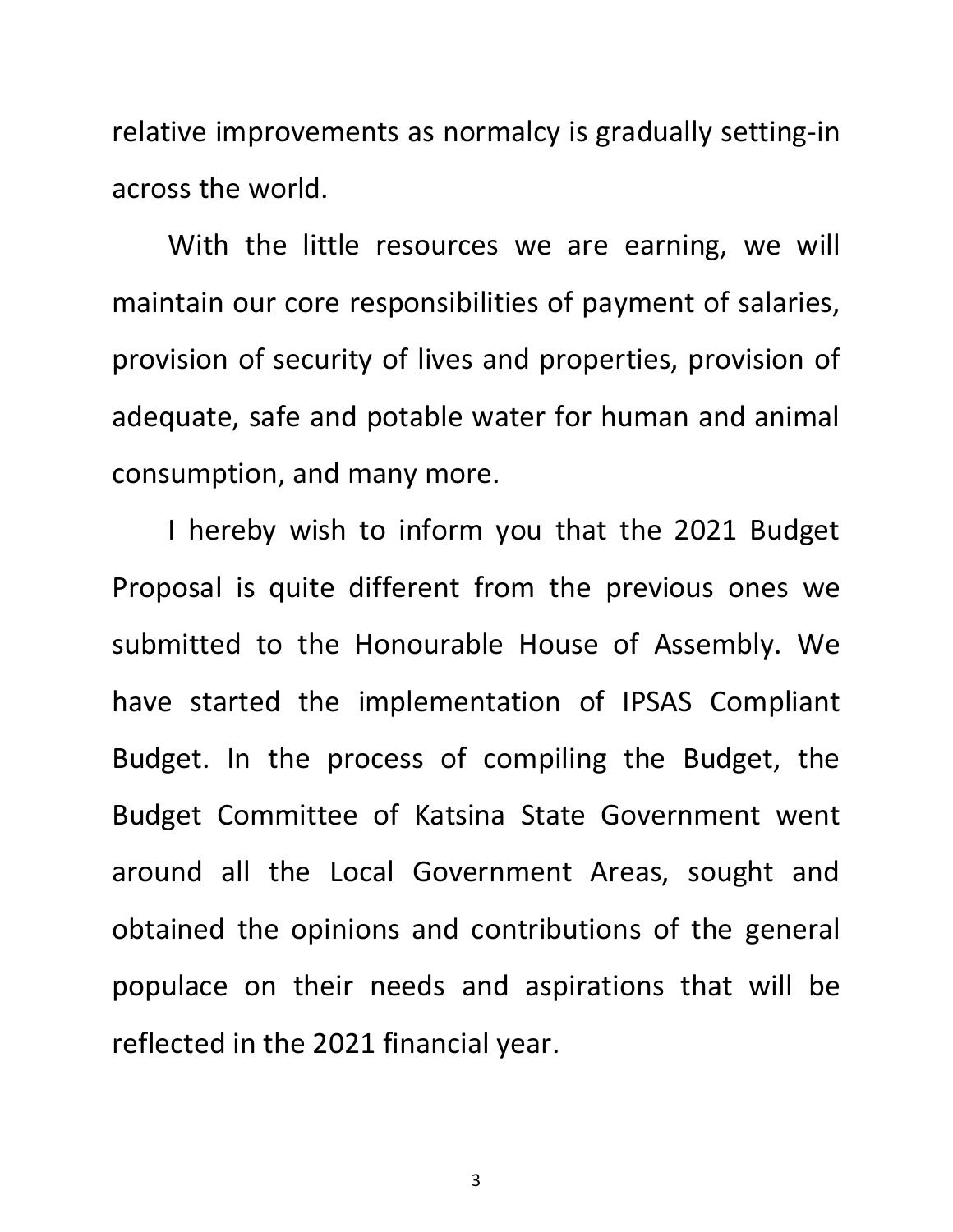# **2020 BUDGET PERFORMANCE**

The performance of the 2020 Budget as at 30<sup>th</sup> September, 2020 is as follows:

## **RECURRENT REVENUE**

The total revenue collected for the period 01/01/2020 to 30/09/2020 is in the sum of **₦55,894,230,472.00** in addition to opening bank balance from **2020** fiscal year of **₦5,000,000,000.00** making total sum of **₦60,894,230,472.00**.

# **EXPENDITURE**

| <b>Recurrent Expenditure</b> | $=$ | #36,580,421,334.00   |
|------------------------------|-----|----------------------|
| <b>Capital Expenditure</b>   | $=$ | Net23,719,806,713.00 |
| <b>Total</b>                 |     | N60,300,228,047.00   |

# **SECTORAL PERFORMANCE**

The State Government has recorded success in the implementation of the 2020 Budget. As at 30<sup>th</sup>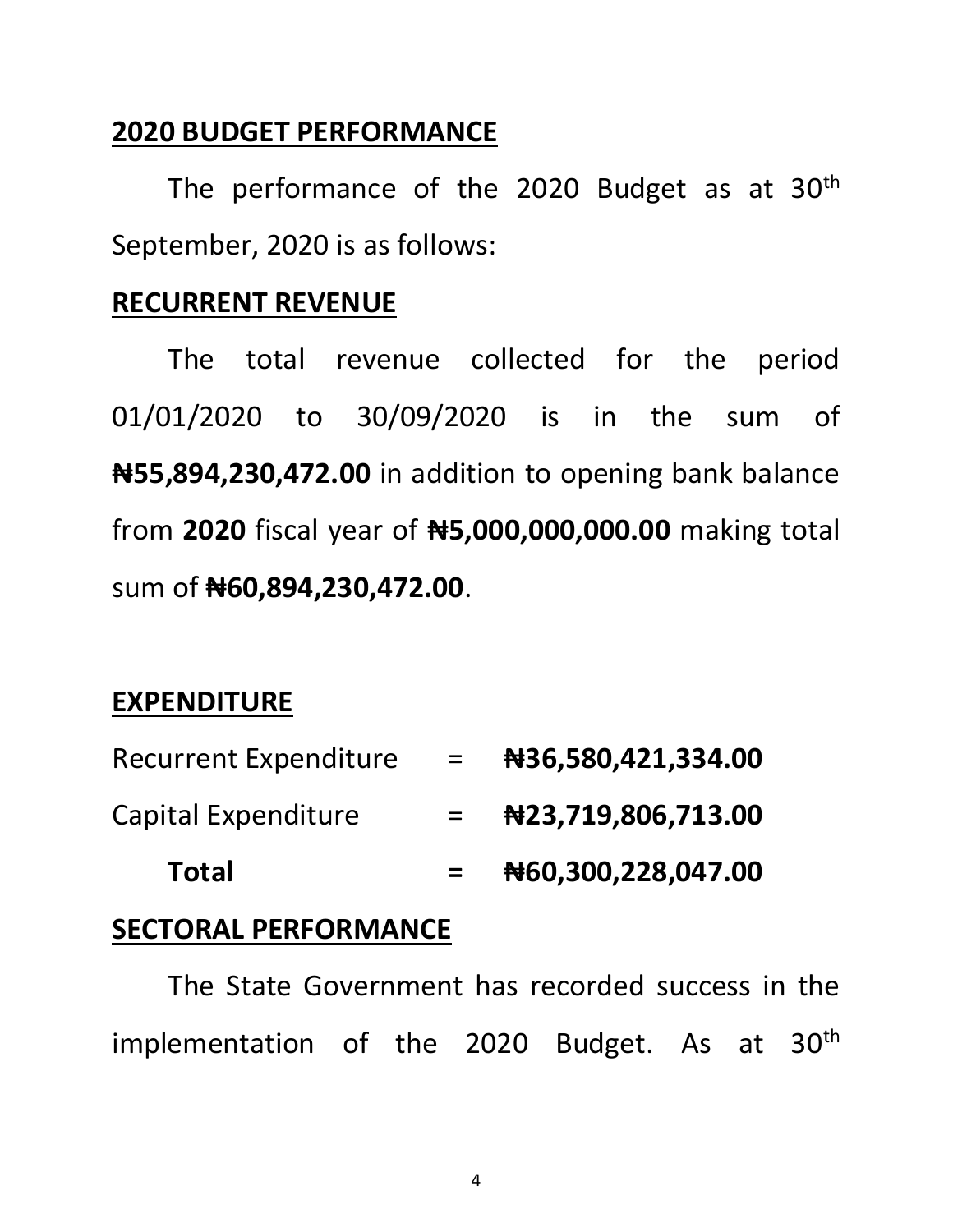September, 2020, the following were spent on the critical sectors of our State:

| Roads and infrastructures = |     | N5,682,667,050.00   |
|-----------------------------|-----|---------------------|
| <b>Water Supply</b>         |     | #1,894,448,989.00   |
| Health                      | $=$ | #1,139,144,194.00   |
| Education                   |     | N3,481,123,800.00   |
| Agriculture                 |     | N2,252,093,529.00   |
| Environment                 |     | 852,545,584.00<br>₩ |

The performance on Capital Services as at 30<sup>th</sup> September, 2020 is **35.10%**.

Other details on the performance of the 2020 budget will be provided by the Honourable Commissioner, Ministry of Budget and Economic Planning in his annual Press Conference.

### **THE 2020 BUDGET REVIEW**

As I mentioned earlier, the implementation of the 2020 budget was greatly affected by the Covid-19 Pandemic. Offices and Schools were under lock and key,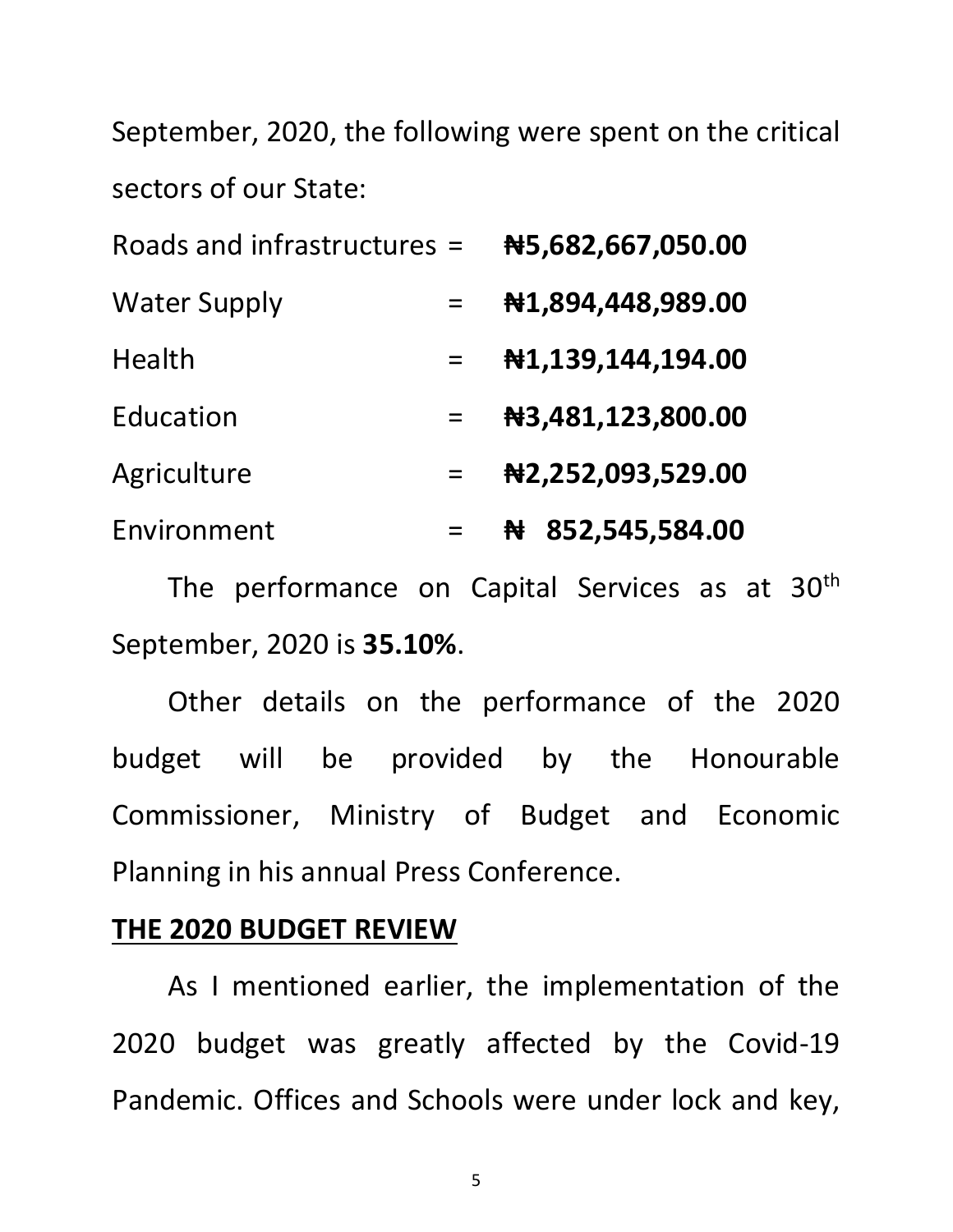Contractors vacated sites and people across the State were on lock down. Inspite of all these, the Government has succeeded in executing some people oriented projects and programmes within the period.

#### **ENVIRONMENT**

In 2020, the State Government has stepped up efforts and strategies in implementing long term solutions to the ecological challenges of drought, flood, erosion and climate change effects that have hitherto continued to endanger the lives of the citizenry and also impact negatively on our agricultural farmlands, access roads, hydraulic structures and other facilities.

In continuation of its phased programme for the control of flood and erosion, the Government will commence the implementation of a multi-year phase IV projects in 42 Communities across the State at the cost of N3.3Billion. Similarly, the Government has responded to the emergency situation in the areas opposite Katsina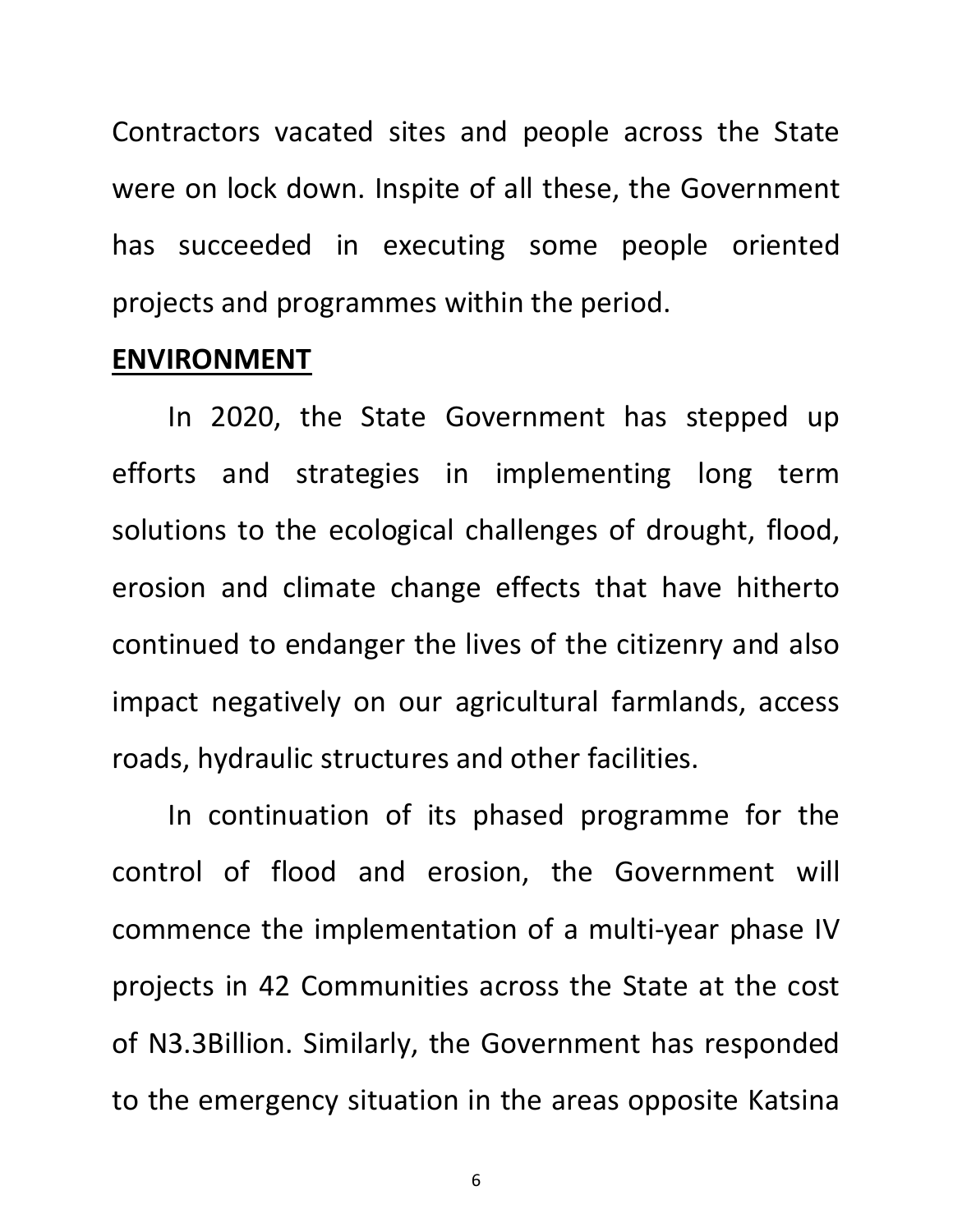Motel and along Dallaje by Karkara road, GRA Katsina through the construction of drainages, vehicular/pedestrian access, culverts and laterite fillings at the cost of over N81,000,000.00.

Under the Nigeria Erosion and Watershed Management Project (NEWMAP) in Katsina State, the Government has:

- i) Pursued the commencement of construction of the priority storm water drainages in Katsina, Funtua, Malumfashi and Jibia which were awarded at the contract sum of over N23Billion;
- ii) Ensured the payment of over 360Million as resettlement to all the Project Affected Persons in the four Project Towns;
- iii) The four projects which commenced in June, 2020 are expected to be completed by June, 2021 and have so far achieved the following progress in Jibia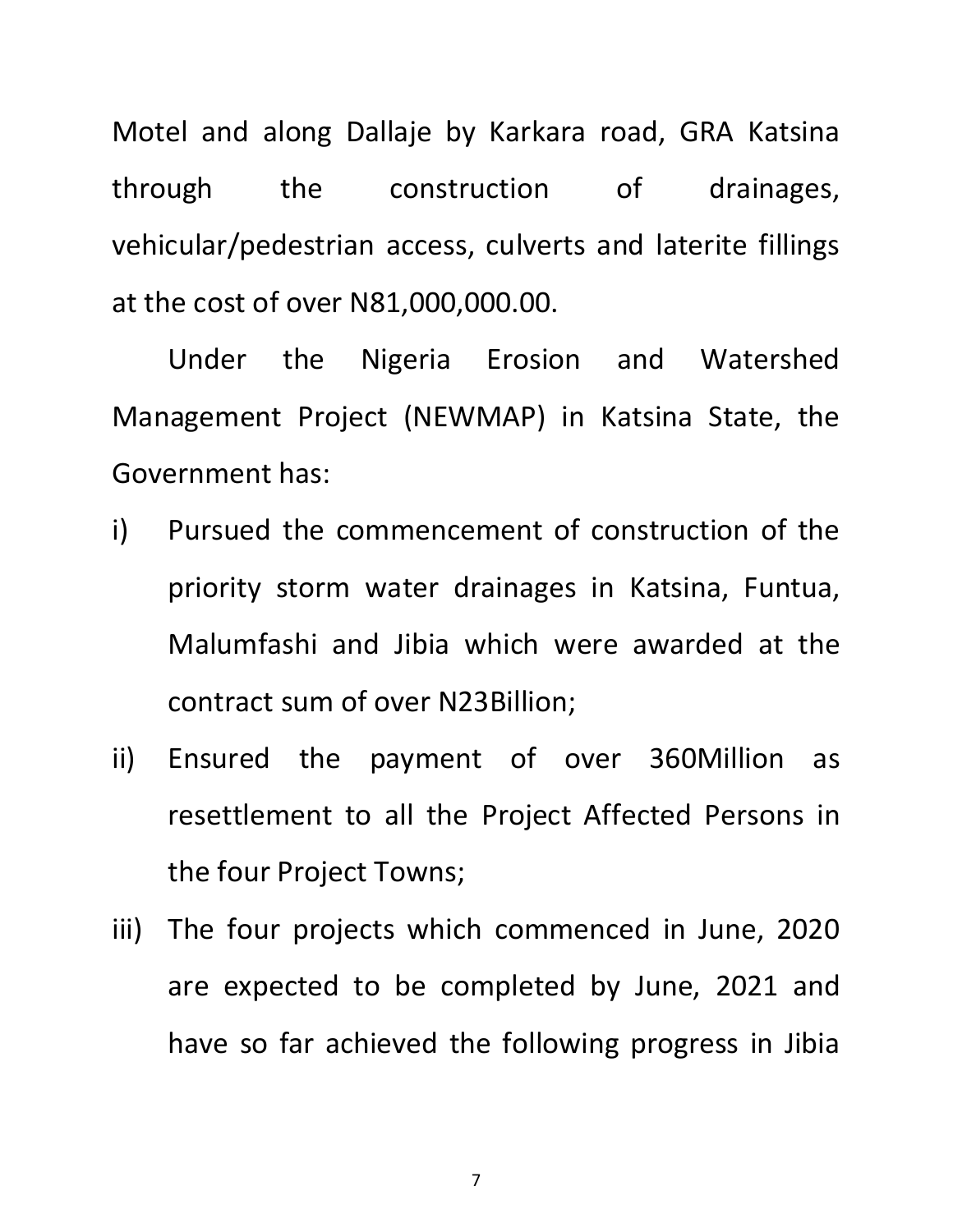21%, Katsina 22.3%, Funtua 46.5% and Malumfashi 17.3%;

iv) Government has also continued to follow up on the request for World Bank "No Objection" towards implementation of designs for the construction of Flood and Erosion Control Structures at 94 sites across the State and the construction of 16No. new small earth dams and 4No. small earth dams to be rehabilitated in 20 Local Government Areas across the State.

The State Government has further sustained the provision of adequate securities to the Federal Ministry of Environment Projects, especially the National Agency for Great Green Wall activities in the State. The programme covers 10 frontline Local Government Areas, which include Daura, Zango, Mai'adua, Baure, Sandamu, Dutsi, Mashi, Kaita, Batsari and Jibia.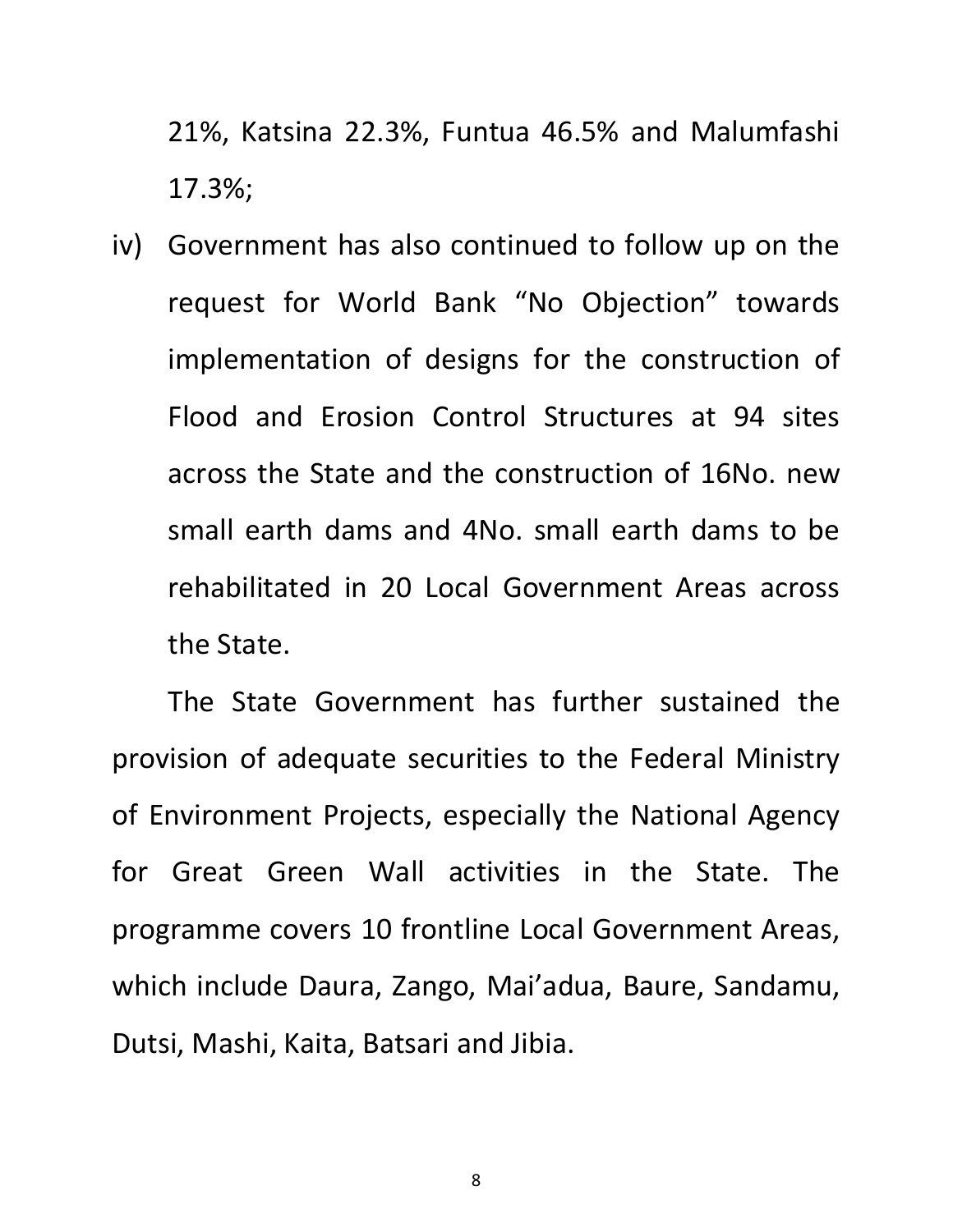Additionally, the State Government is working in synergy with Federal Ministry of Environment towards implementation of climate change programmes, specifically on capacity building and access to global climate finance.

The State Government has under the 2020 Budget completed the construction of the permanent office complex of the State Environmental Protection Agency at the cost of N90,774,026.26 after which Contract for additional works at the site was awarded at the cost of N57,613,797.01. Also the Government purchased 2No. Mini Tractors for the State Environmental Protection Agency at the cost of N13,620,000.00. The sum of N138,539,131.00 was provided to the State Environmental Protection Agency for Refuse Evacuation, Fumigation Exercise, Maintenance of Vehicles and Plants, Drainage Silt Removal , Rehabilitation and Construction RORO Containers and Horticultural Services.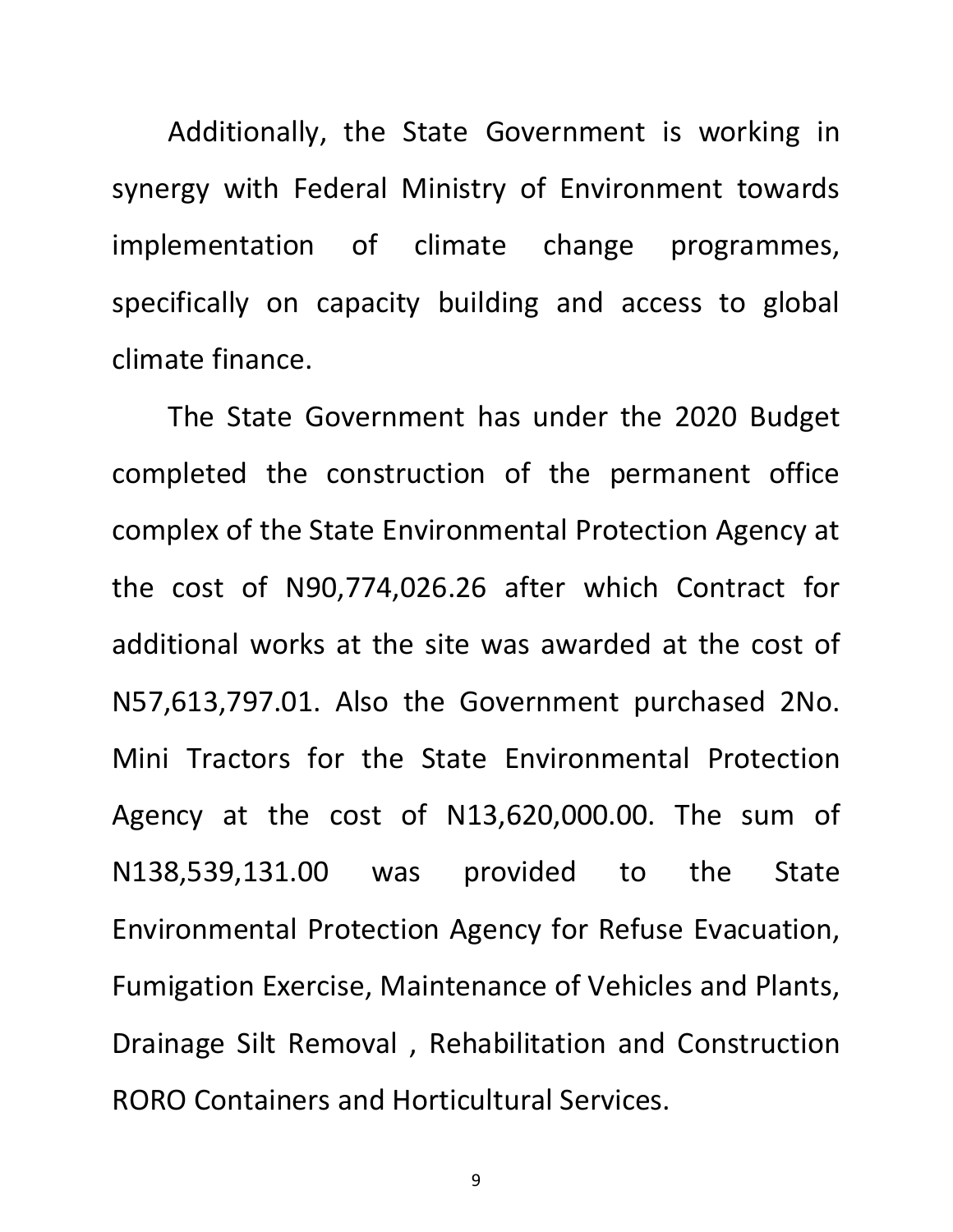#### **WATER RESOURCES**

It is a well known fact that the present administration has placed greater priorities in the Urban, Semi-Urban and Rural water Supply through the provision of potable water for both human and animal consumption as well as water for irrigation and other agricultural activities in the State. The Government has designed a sustainable programme which is being implemented successfully for the improvement of Water Reserve and Water Supply Capacity of existing water sources in the State as well as the construction of new ones.

The Government has under the 2020 Budget continued with the contract for the connection of Zobe Transmission Main to Kofar Kaura Booster Station, installation of 1No. MT2100KVA Standby Generator and construction of Generator Rooms at Ajiwa Water Treatment Plant which was awarded at the cost of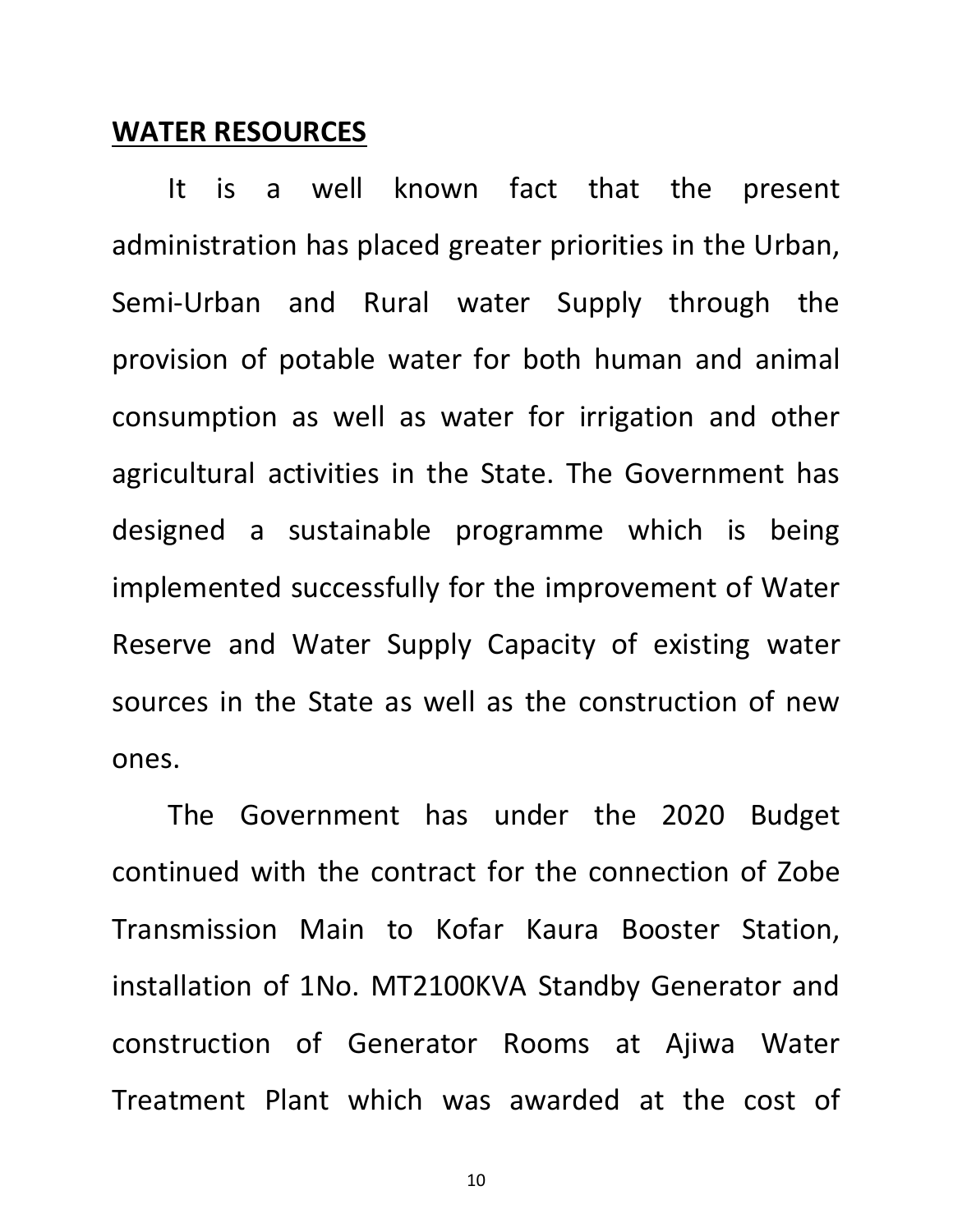N283,596,720.73. The project is recording progress. In addition, the Government has procured and installed 1No. 800KVA Basic Perkins Electric Generator at Kofar Kaura Booster Pumping Station at the cost of N68,403,103.55. The Contract awarded for procurement, installation of pumps and rehabilitation of water supply facilities at the same Booster Station at an Estimated Total Cost of N559,003,753.95 is about to be completed.

Under the 2020 Budget the State Government has procured Water Treatment Chemicals (Alum, HTH and Chlorine) for use at all the Water Treatment Plants across the State worth N1,500,000,000.00, while the sum of N230,856,000.00 was expended for the purchase and distribution of diesel to provide alternative power supply in all the Treatment Plants across the State as a result of non stable power supply. The 2No. 125KVA Caterpillar Generators at Funtua Water Works were overhauled at the cost of N29,348,800.00.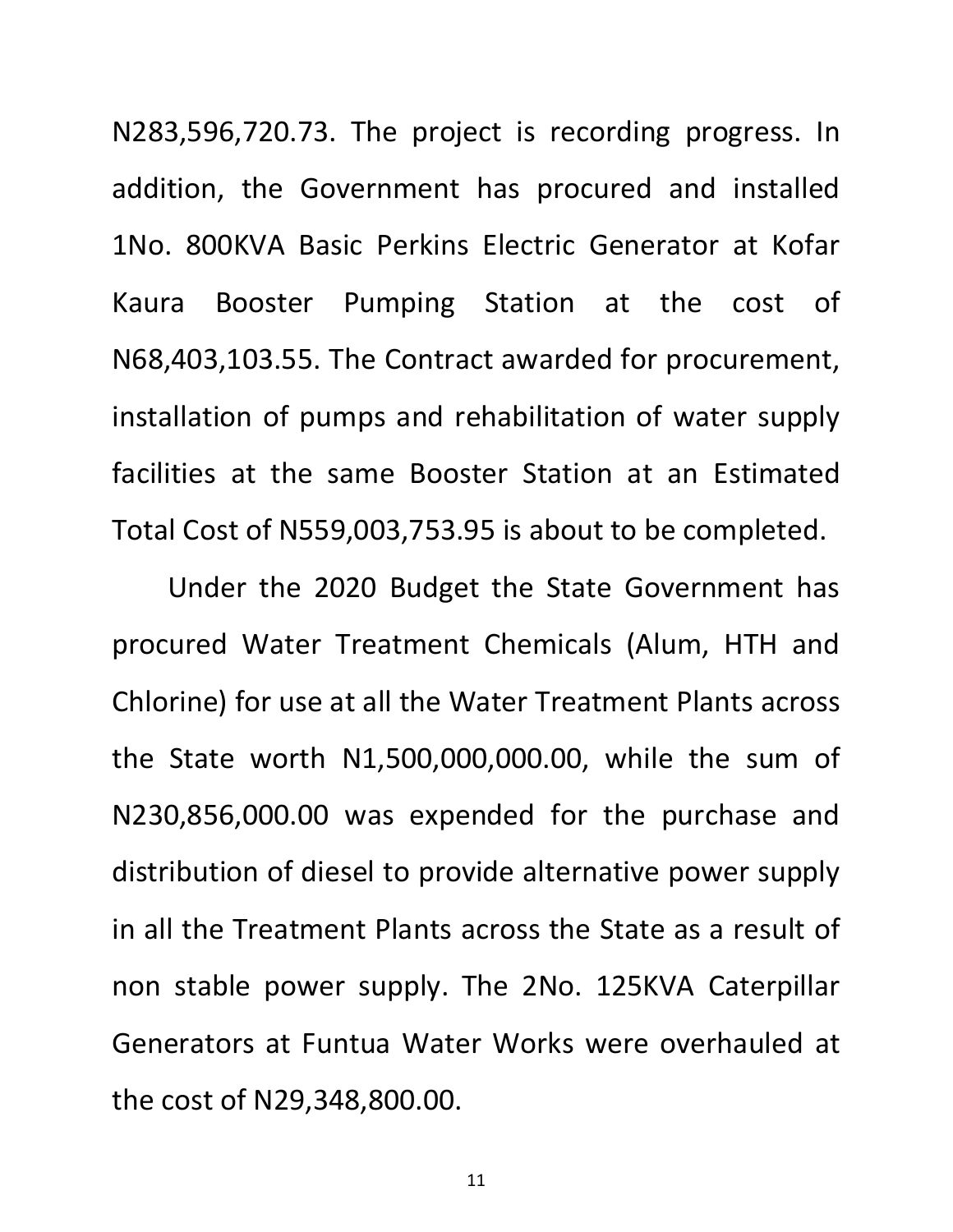Similarly, 50No. Hand pump boreholes were constructed at Kafur, Mai'adua, Rimi and other Local Governments across the State at the cost of N50,000,000.00. The sum of N170,000,000.00 was expended for the construction of 10No. 24,000 litres capacity solar motorised boreholes at Ingawa, Safana, Kankara and Malumfashi Local Government Areas. Also, 5No. 2 units/2 compartments VIP Latrines and solar motorised boreholes were constructed in 5No. Selected Health Centres in Batagarawa, Kafur, Dutsinma, Ingawa and Mai'aduwa Local Government Areas at the cost of N60,000,000.00.

#### **EDUCATION**

The Education Sector is one of the worst affected by the Covid-19 Pandemic. Almost throughout the period Students, teachers and Management staff at Primary, Secondary and Tertiary Institutions remained at home.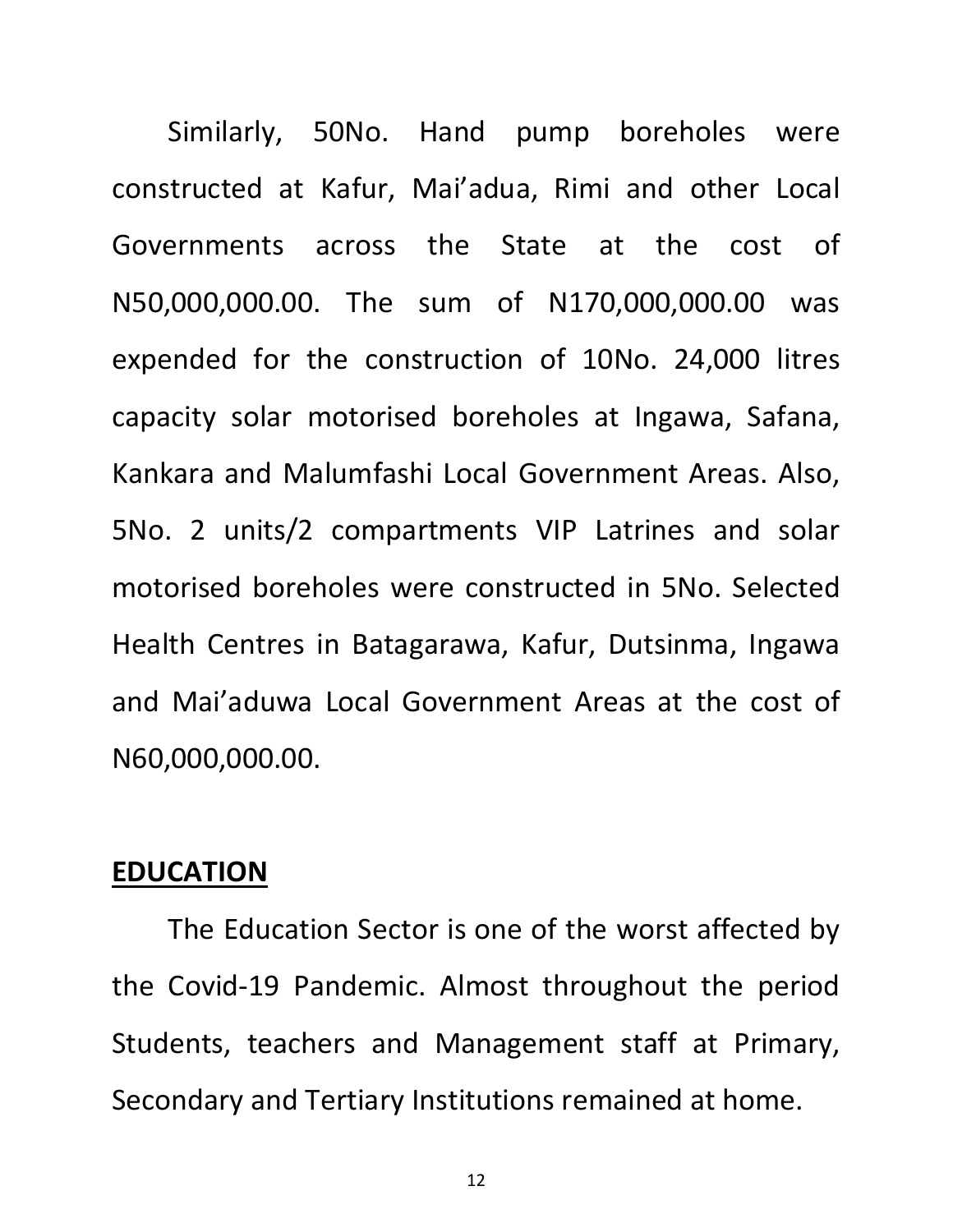Despite all these, the Government awarded Contract for the rehabilitation and upgrade of Jabiri Primary School in Funtua Local Government Area at the cost of N78,148,025.00. The project has reached an advanced stage of completion. Similarly, the government awarded various contracts worth about N418,466,533.77 for rehabilitation of storm damages, upgrade and construction of additional facilities at some schools across the state which include Government Day Secondary School, Kaita, Dikko College, Hassu Iro Inko Government Day Secondary School, Sir Emeka Effor, Government Day Secondary School, Kambarawa etc. The Contract for rehabilitation of existing structures and construction of additional facilities at Government Girls Arabic Secondary School, Fago in Sandamu Local Government Area was awarded at the cost of N145,961,168.01.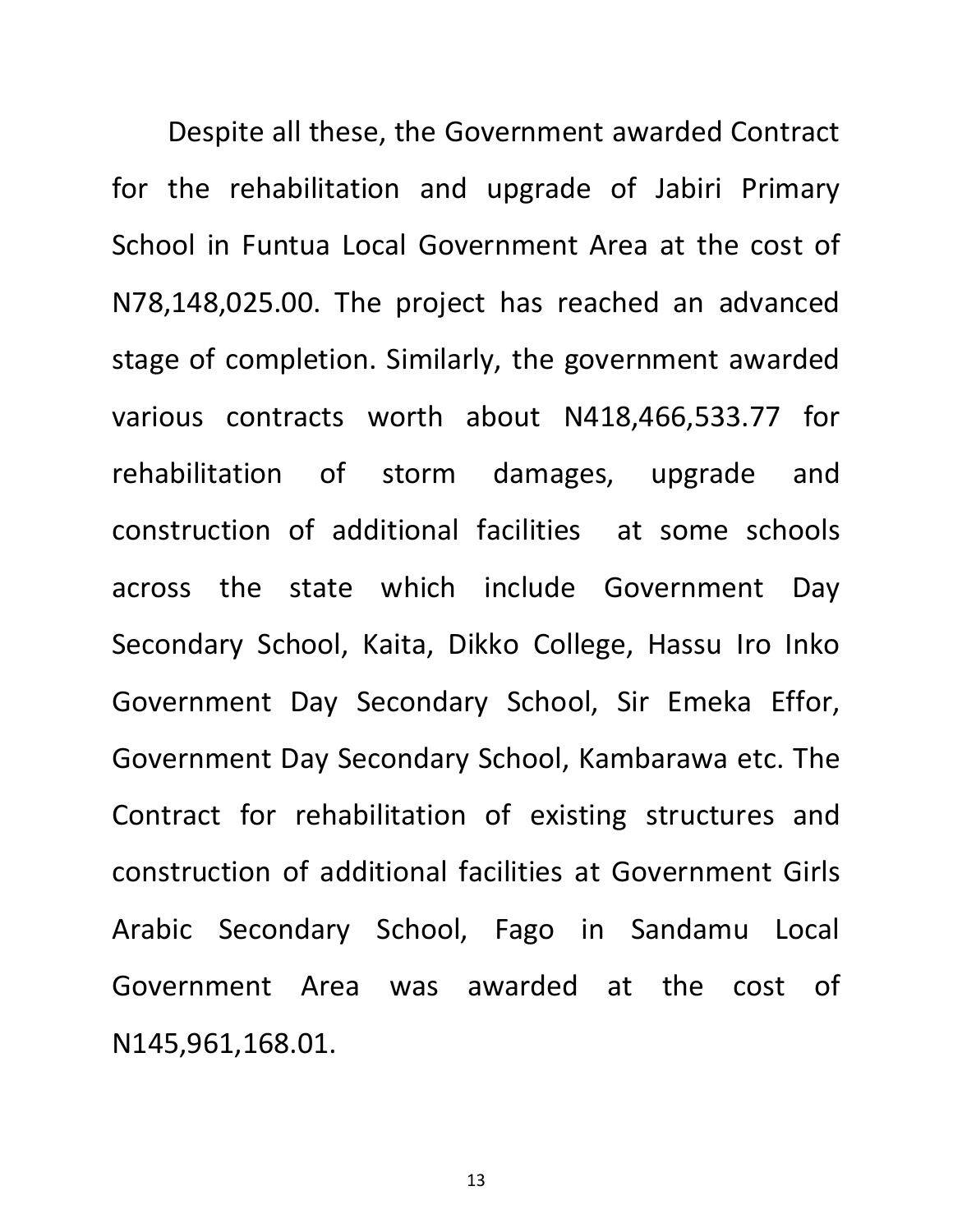In addition to all these, the Government has awarded Contract for the rehabilitation of School Structures at Ramalan Primary School in Bakori Local Government Area at the cost of N134,216,910.48. Also the rehabilitation of School structures at L.E.A Pilot Primary School in Bakori Local Government Area was awarded at the cost of N82,418,443.98. The construction of 2No. Blocks of 3 classrooms with office and 1No. Block of 4 cubicle VIP toilets was awarded at Alhazawa Primary School in Danja Local Government Area at the cost of N30,707,415.58. In Tsauwa Primary School, Batsari Local Government Area, a Contract was awarded for the construction of a block of 2 classrooms, office, store, 4 cubicle VIP toilets and furniture at the cost of N10,675,975.25.

### **INFRASTRUCTURE**

Despite the challenges the State Government is facing financially some new projects were awarded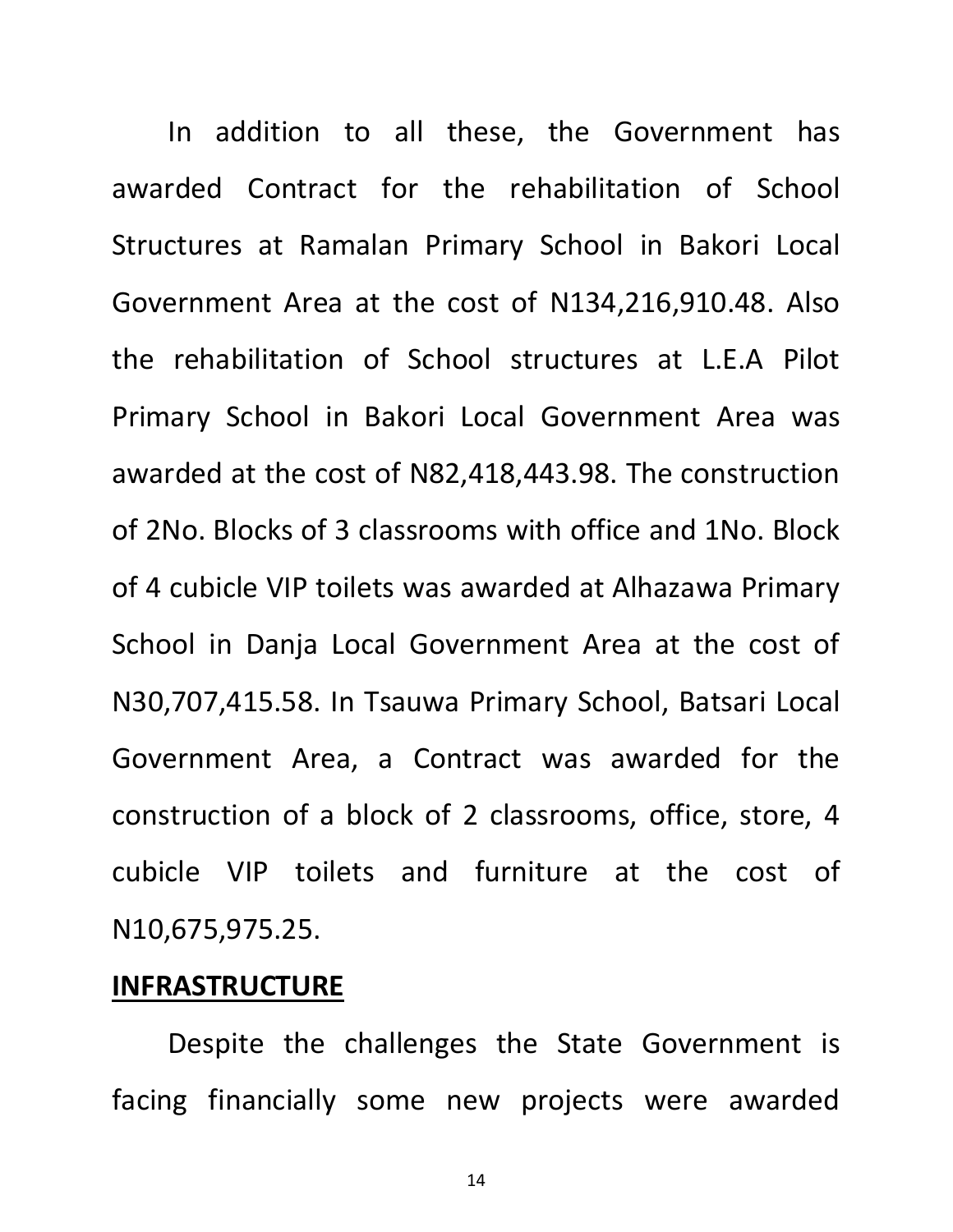under the 2020 Budget. The construction of Kafur  $-$ Gaurai – Bugawa – Sabon Layin Siran Kagara – Mahuta Road was awarded to M/S Mothercat Nigeria Limited at the cost of N4,208,655,439.61. The rehabilitation of Karfi – Kuringafa – Tsiga Road (42km) was awarded to M/S Bauhaus Global Investment Ltd at an estimated total cost of N1,147,573,311.33. Also, the rehabilitation of Katsina – Kaita – Dankama (45km) Road was awarded to M/S Afdin Construction Ltd at an ETC of N2,030,516,556.40. Others include rehabilitation of Bumbum – Kasanki – Majigiri – Dankama (38km) Road at the cost of N2,150,255,593.22 and rehabilitation of Zango – Rogogo (18.5km) Road to M/S Afdin Construction Ltd at the cost of N1,897,235,156.10. The renovation and upgrade of Katsina House, Abuja was awarded at the revised contract sum of N253,132,325.14.

The State Roads Maintenance Agency executed meaningful projects across the State under the 2020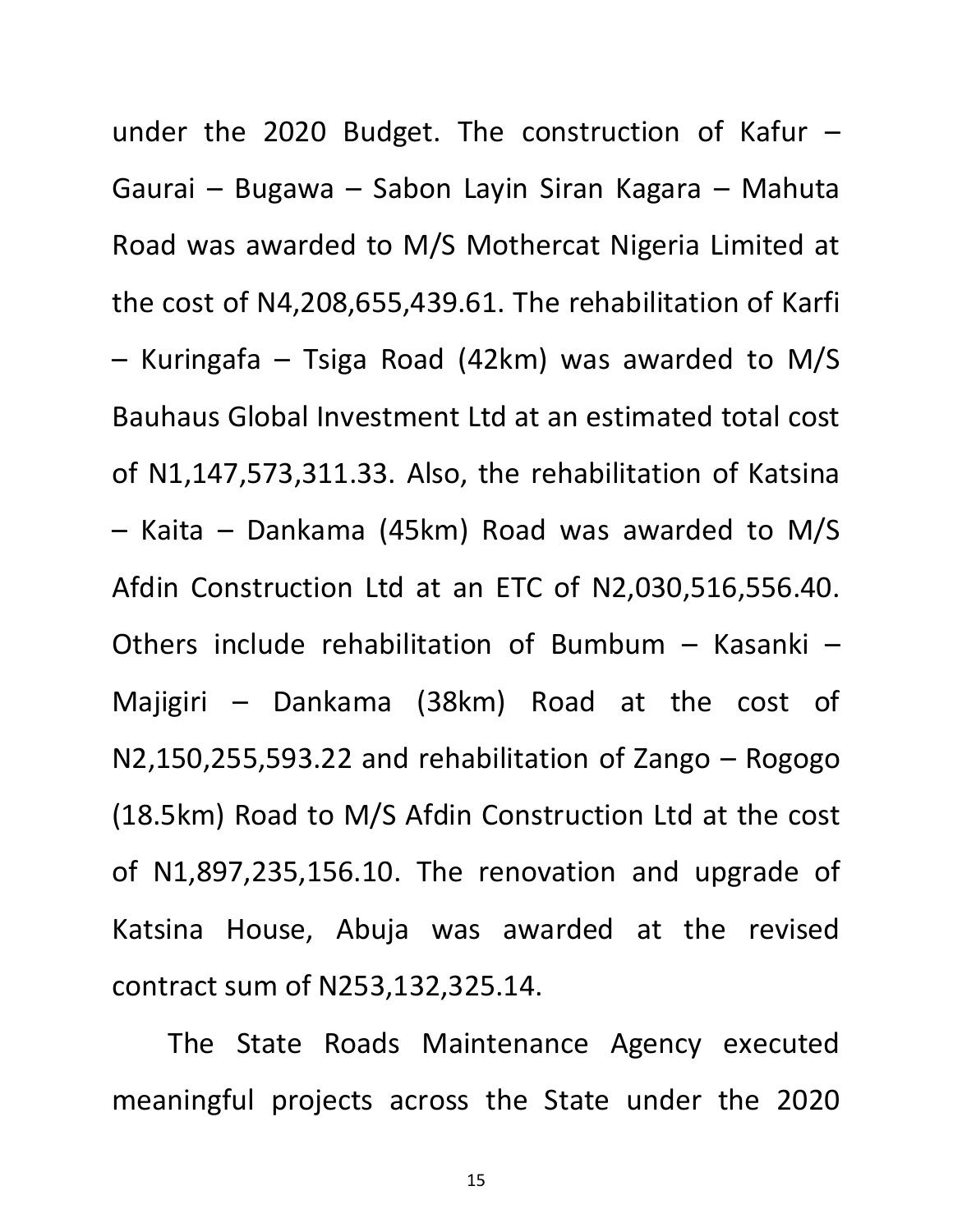budget. These include the construction of 2.1km surface dressed township road at Batsari at the cost of N40,000,000.00, 2.3km surface dressed Dandume Township Road at the cost of N40,000,000.00, 2.3km surface dressed Mai'adua Township Road at the cost of N40,000,000.00, 2.4km surface dressed Kusada Township Road at the cost of N40,000,000.00, 2.5km surface dressed access road to NLC/TUC Housing Estate around Katsina Shopping Mall at the cost of N47,000,000.00, 1.5km asphaltic concrete road and drainage at Abukur in Rimi Local Government Area at the cost of N77,079,746.00.

Other projects include rehabilitation of 1.5km Zango Township Roads at the cost of N47,006,727.95, rehabilitation of road surface, reclaiming of washouts and cross culverts construction along Shargalle – Dutsi – Ingawa Road at the cost of N48,500,000.00. The second phase of rehabilitation and upgrade of streetlights along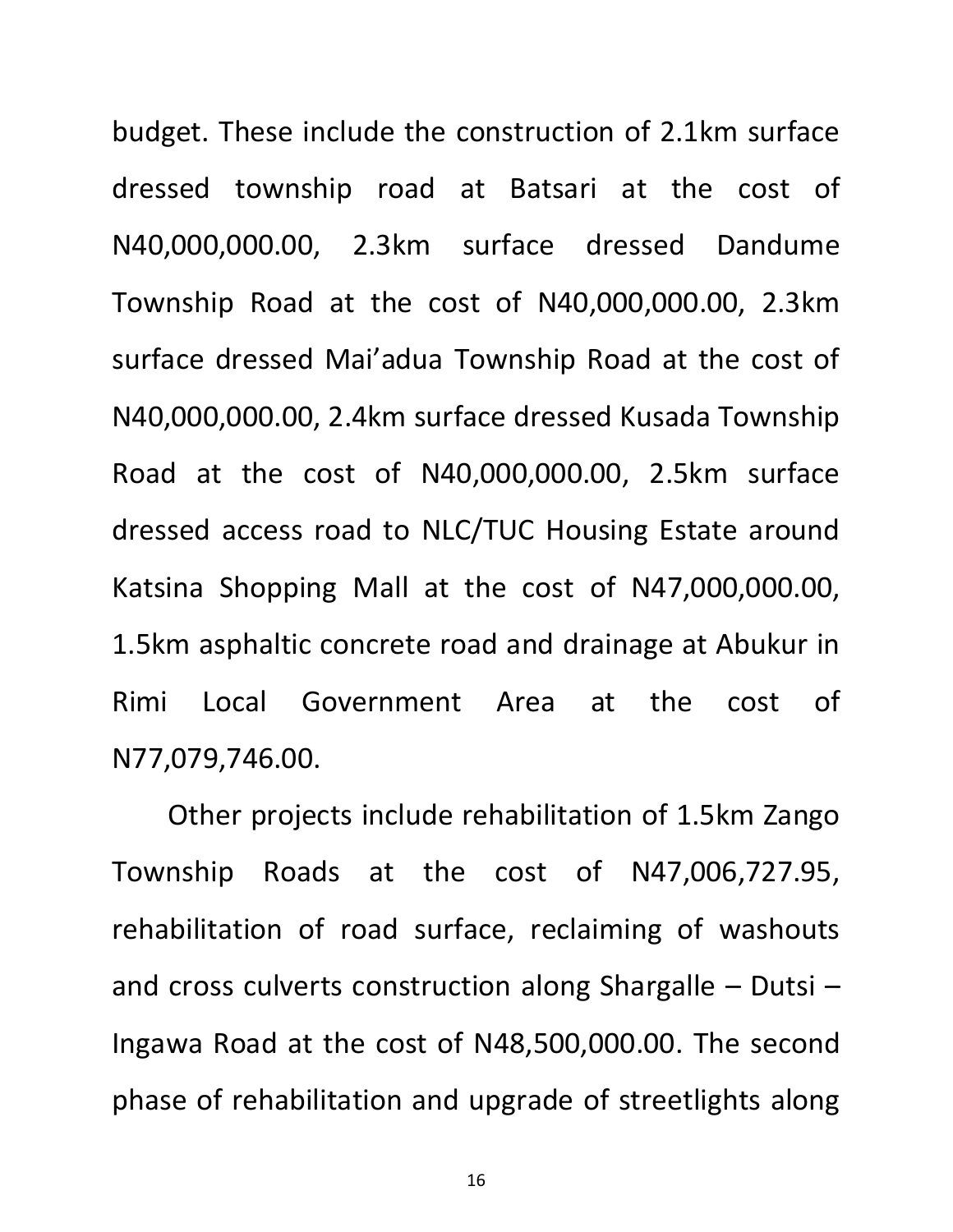Nagogo road and IBB Way in Katsina metropolis was effected at the cost of N75,438,160.00 while that of Ring Road from Daura road to Kaita Road was executed at the cost of N176,722,838.57. Most of these projects were completed while some are about to be completed.

#### **HEALTH**

The present administration embarked on several projects and programmes to improve the health system in the State. Key among the many projects and programmes is the rehabilitation/upgrade and remodelling of eight (8) General Hospitals, namely General Hospital Katsina, Daura, Funtua, Malumfashi, Kankia, Musawa, Baure and Dutsinma. The construction of a Specialist Eye Centre at General Amadi Rimi Specialist Hospital has also commenced. This is with a view to ensuring availability of comprehensive eye services in the State.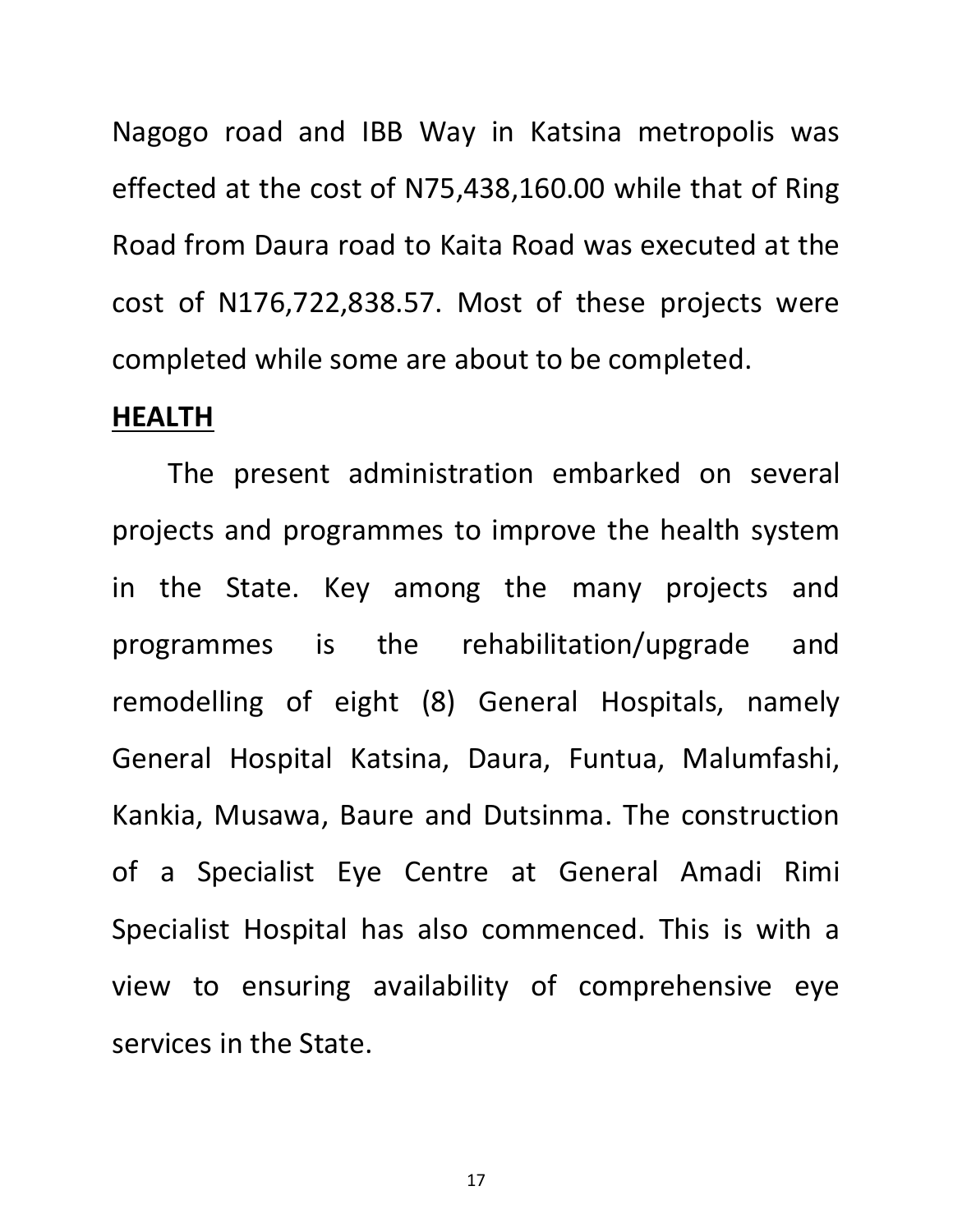Similarly, State owned Health Training Institutions, School of Nursing Katsina, School of Midwifery Malumfashi and the School of Health Sciences (Kankia and Daura) were renovated and upgraded, thus, elevating their status. All courses currently being offered in the four Schools have been granted full accreditation by the relevant regulatory bodies. This has increased the number of intake in all the Schools thereby creating more opportunities for Students enrolment.

Under the State Drug Revolving Fund (DFR) and Free Medicare Schemes, essential and emergency drugs, including free delivery kits and Caesarean Section kits are being adequately provided to health facilities.

The State Agency for the Control of HIV/AIDS has also recoded remarkable achievements as the State HIV prevalence has declined from 1.4% to 0.3% in general population, second lowest across the country. Purchase of laboratory reagents for the conduct of chemistry and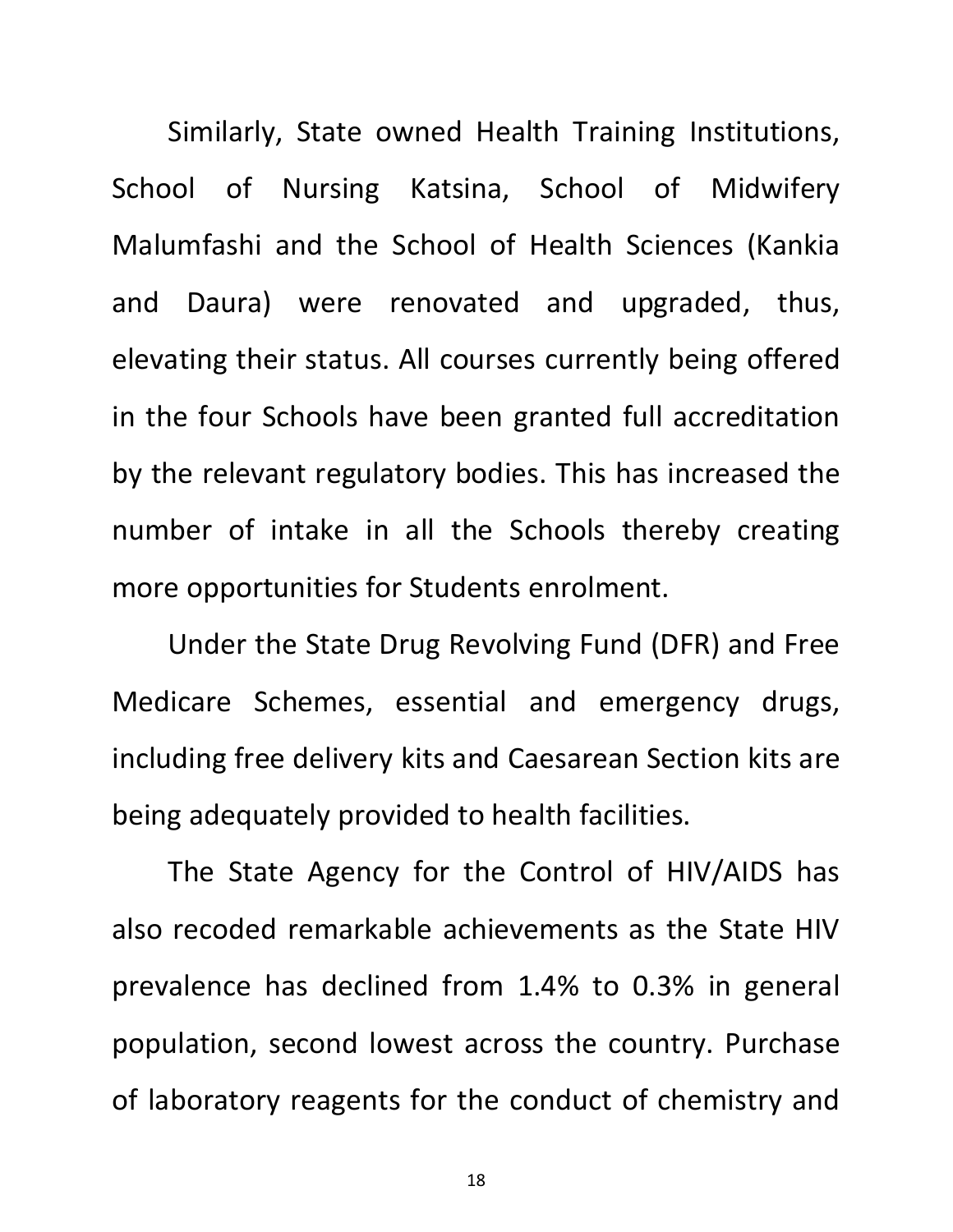haematology tests, procurement of rapid HIV test kits and consumables have also been sustained.

Other achievements recorded in the Health Sector include the passage of the Law Establishing the State Contributory Health Care Management Agency and takeoff of the Agency.

The Government has also made some improvements in the Primary Healthcare by:

- i) Strengthening of vaccine cold chain management in the State through the construction of 3 Zonal Cold Stores at Kankia, Sandamu and Dandume as well as provision of 3 walk-in cold rooms, 2No. generators and 7No. Toyota Hilux Pick-up for Direct Vaccine Delivery;
- ii) Completion of Comprehensive Health Care Centre, Ketare in Kankara Local Government Area;
- iii) Passage of the Primary Health care Under One Roof Law and complete movement of staff from Local Government to the State Primary Healthcare Agency;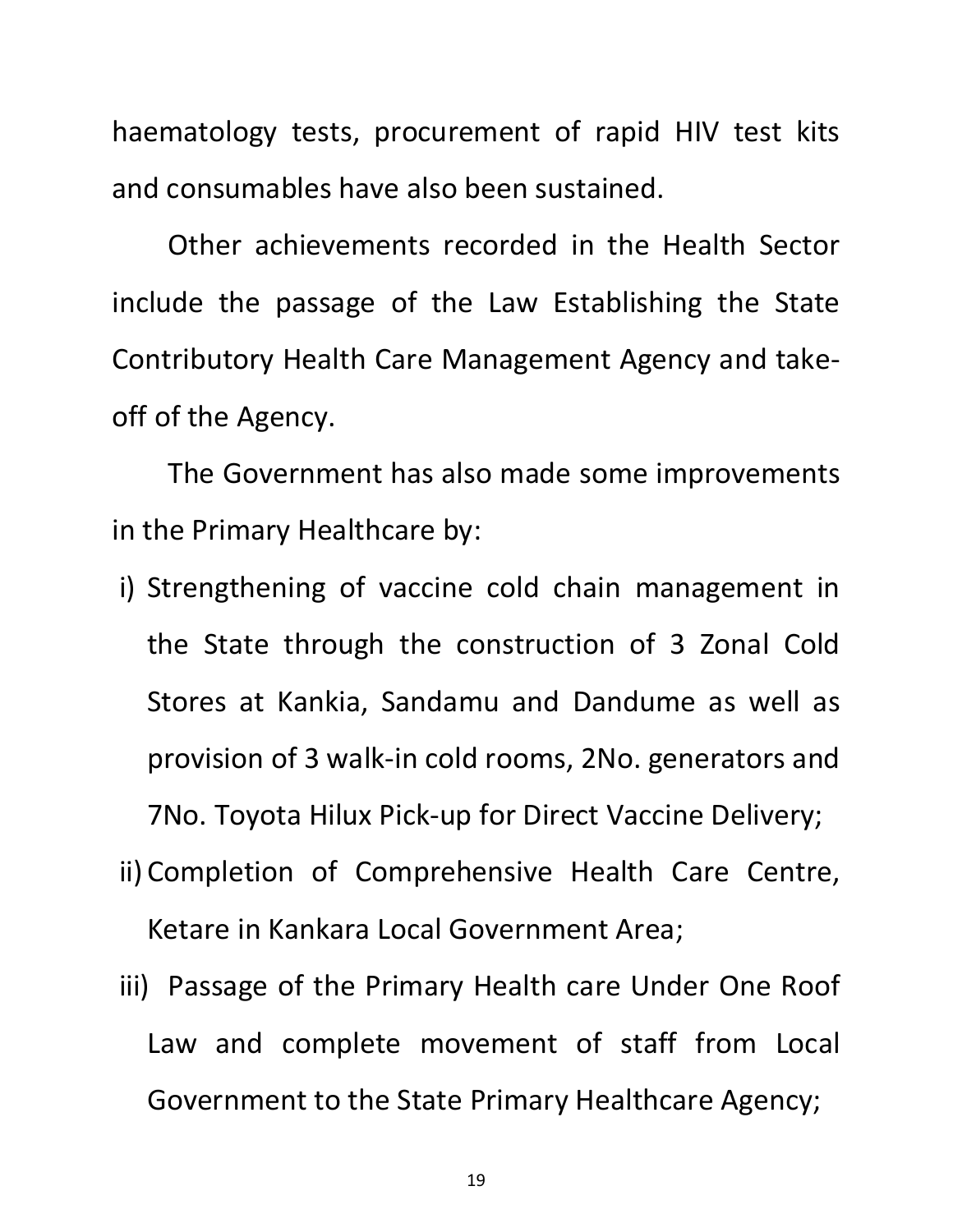iv) Commitment on the State participation in the Basic Health Provision Fund (BHCPF).

The State Government is determined to complete all projects that are on-going. Currently, all the projects being executed under the Health Sector are being evaluated and paid accordingly in order to encourage the Contractors to complete the projects within schedule.

### **AGRICULTURE**

Agriculture being the mainstay of the economy of Katsina State has been given adequate attention under the 2020 budget. The Government has within the period continued funding the Contract for rehabilitation and upgrade of Ruwan Sanyi Dam which was awarded at the cost of N118,258,248.38, in addition to funding that of rehabilitation of Daberam Dam Phase 1 which was awarded at the cost of N248,549,582.43. The Contract for rehabilitation of Sulma Earth Dam and construction of access road to the dam was awarded at the estimated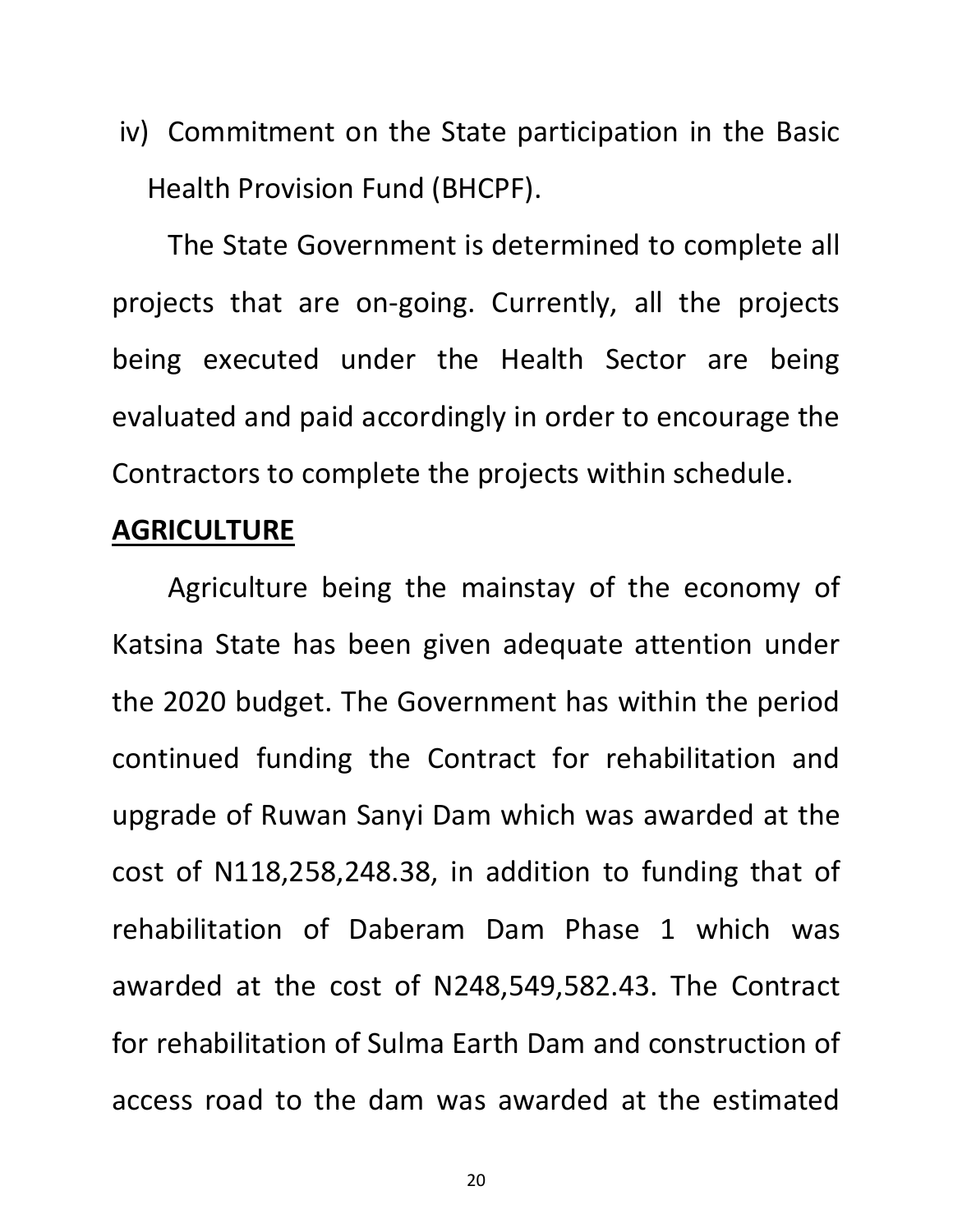total cost of N1,823,727,614.22 and the Consultancy Contract for the project was awarded at the cost of N127,660,937.90.

Also, Contract for the creation of Katsina State Sustainable Platform for Agriculture was awarded at the cost of N331,767,992.66.

Other projects awarded by the State Government include rehabilitation of Masibil Dam Embankment in Ingawa Local Government Area at the cost of N14,980,892.42. Emergency Repairs of Spillway and Embankment of Kusa Dam in Jibia Local Government Area at the cost of N16,665,152.72. The rehabilitation and upgrade of permanent site of Agric Show at Kafin Soli in Kankia Local Government Area was awarded at the cost of N64,872,534.17. Agric Inputs were purchased for distribution across the State at the cost of N61,517,500.00.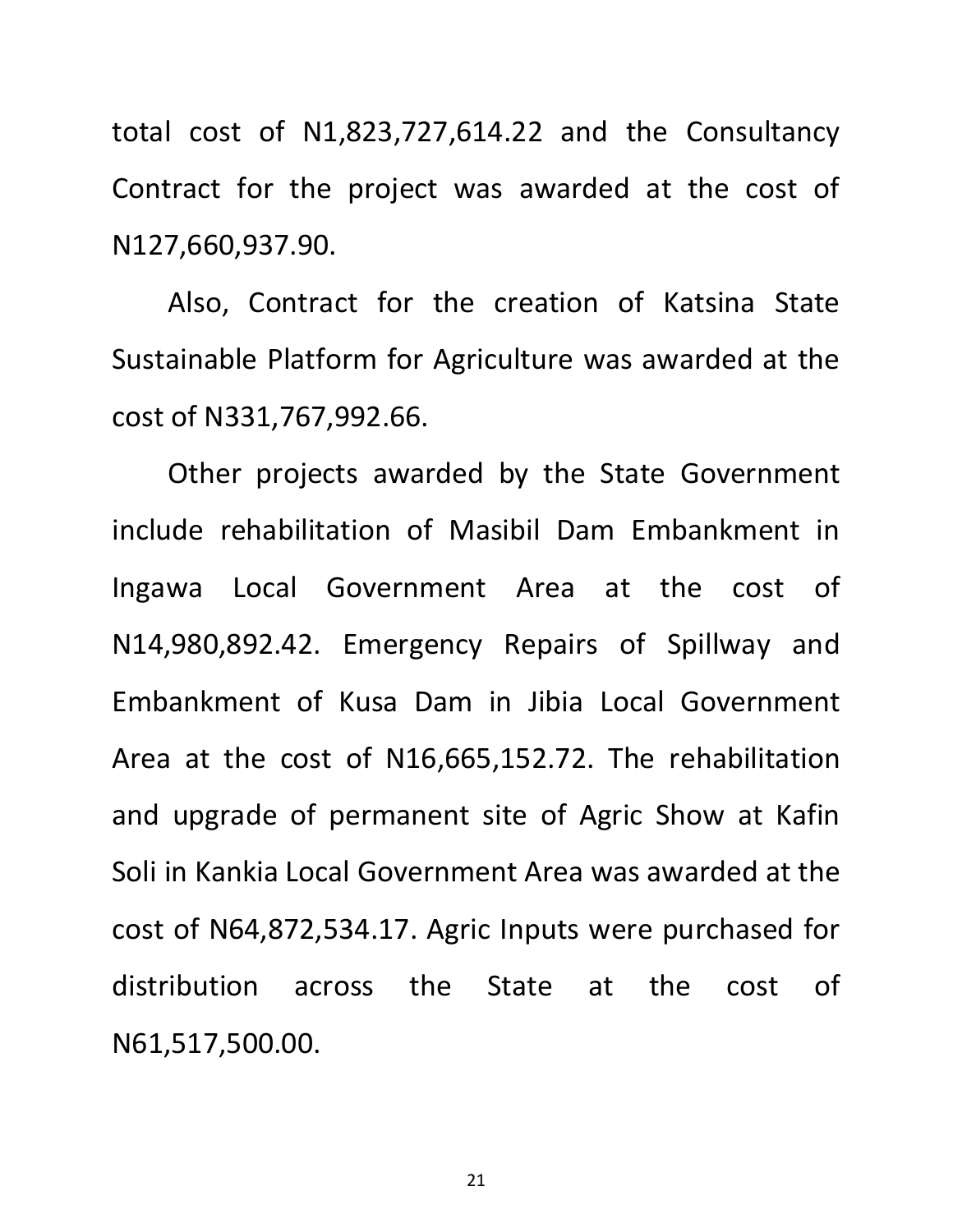#### **SECURITY**

The resurgence of incidences of cattle rustling, armed banditry and kidnapping for ransom during the 1<sup>st</sup> and 2<sup>nd</sup> Quarters of 2020 unsettled the relative peace and tranquility of our dear State. The State Government was pained by these senseless acts of criminality, much as it made efforts in collaboration with the Security Agencies towards the protection of lives and properties. Apart from the loss of lives and properties, these criminal acts have also caused untold economic dislocations of high magnitude, and have as well threatened our food security which is fundamental to the survival of our people.

As usual, the State Government did not rest on its oars, as it continued to regularly offer all necessary logistics support to the Security Agencies to enable them confront and tame the security challenges. The Government has also awarded Contract for the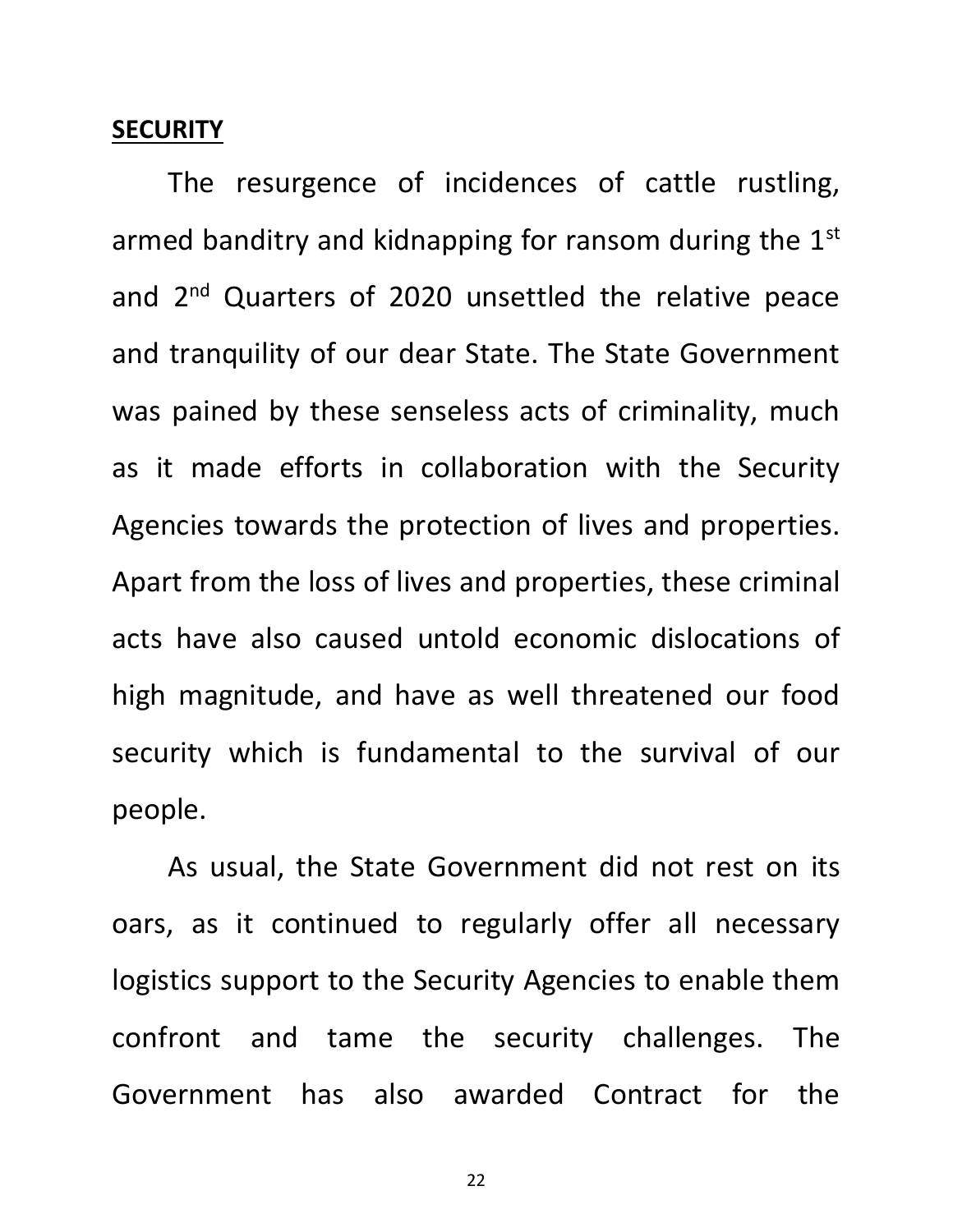renovation and upgrade of Mobile Police Barracks Katsina at the contract sum of N117,965,367.38. Our outcry on the situation reached both the Presidency and the High Commands of the Security Agencies, sequel to which series of security assessment visits and stakeholders meetings by Federal Security and other Agencies were convened in Katsina, on how to checkmate the security challenges and mitigate their effects on our people.

As a result of the recent Presidential directive, we have witnessed mass deployment of troops of the Nigerian Army and Mobile Police Force that have been stationed in critical positions across the volatile areas of Jibia, Batsari, Safana, Danmusa, Kankara, Faskari, Dandume and Sabuwa Local Government Areas. Consequently, there is currently remarkable reduction in the incidences of these criminal activities unlike a couple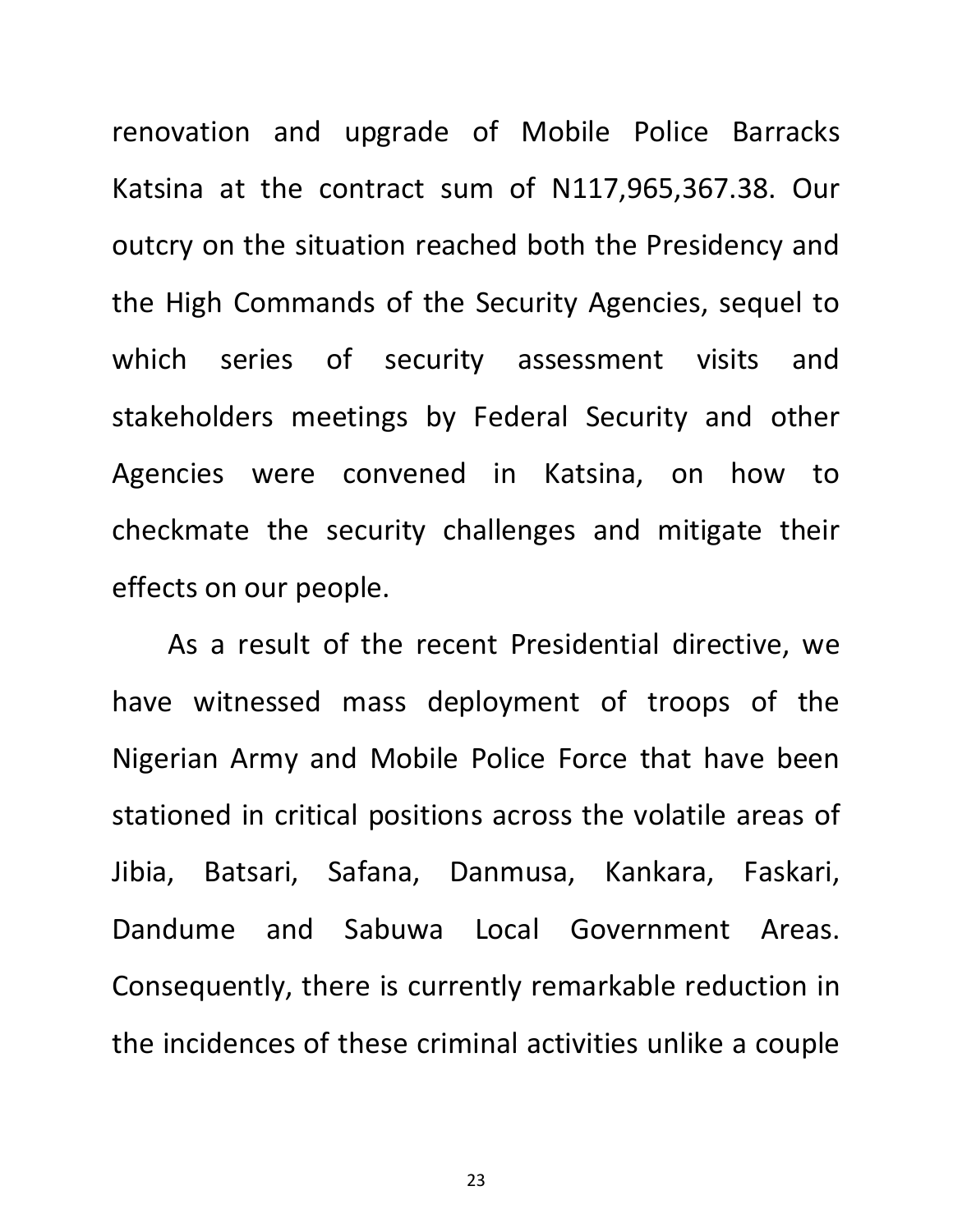of months back, except for sporadic isolated cases on mostly soft targets.

As the Security Agencies continue to route out these criminal elements, may I appeal to our people to continue to avail the security personnel with credible information that will assist them in the successful discharge of this onerous responsibility. To give further impetus to the Security Agencies' effort, the State Government has established a State Committee on Community Policing, and plans are underway for the recruitment of capable and qualified youths in each of the 34 Local Government Areas. They will be trained by the Nigeria Police Force and kitted to boost security management in their respective areas. Furthermore, we are processing a legislation to provide for the establishment of District and Village Security Committees with membership across critical community stakeholders and with defined duties and responsibilities, aimed at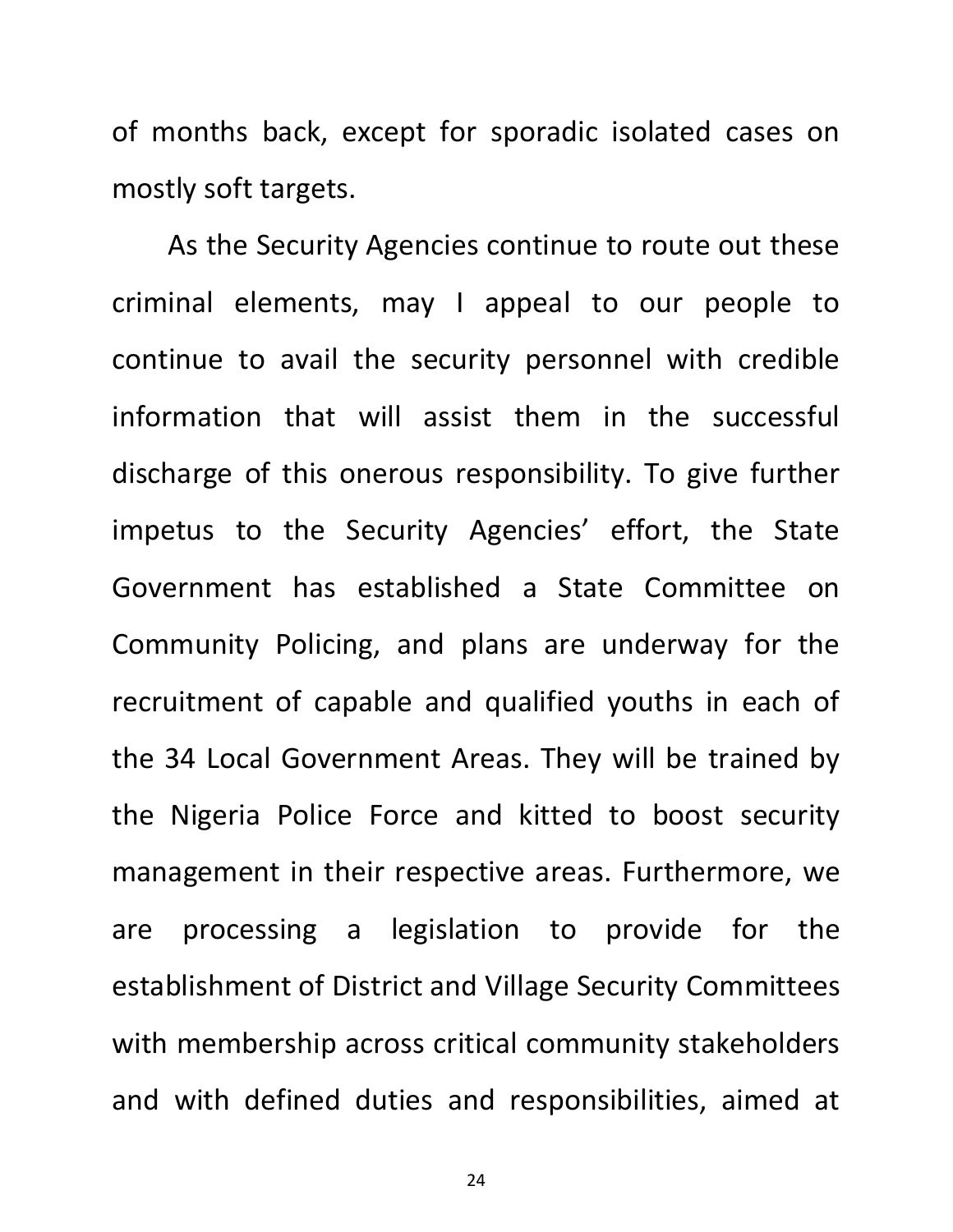addressing security challenges through community effort. By the grace of the Almighty Allah, we are confident that these strategies put together, would bring about the much needed succor to our people, for the continued pursuit of their legitimate endeavours.

The Government has recently approved the creation and establishment of Security Coordinating Centers at the three Senatorial Zones of Katsina, Daura and Funtua. The Centers are established in order to enhance security coverage and make security operations more proactive.

#### **HIGHLIGHTS OF 2021 BUDGET**

The 2021 Budget which is tagged "Budget of Recovery and Consolidation" is designed to complete ongoing projects and initiate other capital projects that can be completed within the life of this Administration.

Mr. Speaker, Honourable Members of the State House of Assembly, invited Guests, Ladies and Gentlemen, the 2021 budget is citizens based budget due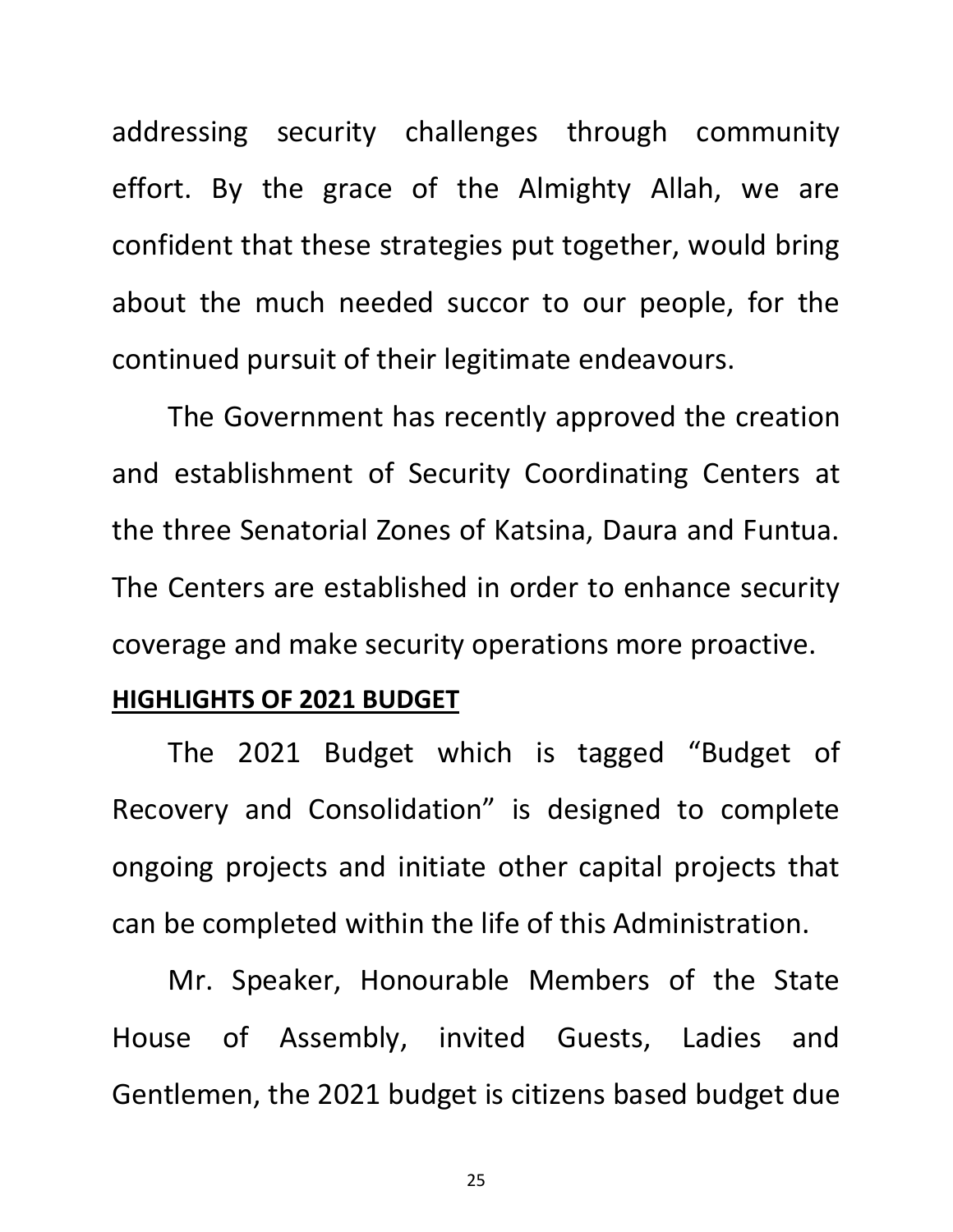to the fact that prior to the budget preparation, citizens' sensitization was conducted. During the sensitization, citizens were engaged to provide their input into the 2021 budget.

Mr. Speaker, Honourable Members of the State House of Assembly, other invited guests, the total budget for the 2021 fiscal year is in the sum of N282,787,930,655.00 with 70% Capital Expenditure and 30% Recurrent Expenditure. In aggregate terms, the 2021 Budget is higher than that of 2020 revised budget by N101,157,587,479.00. The 2021 Budget is structured with a total recurrent expenditure of N86,426,087,744.00 which is equivalent to 30% of the total budget and capital expenditure of N196,161,842,911.00 which is 70% of the total budget.

## **RECURRENT REVENUE**

The total amount projected to finance the 2021 Budget is the sum of N172,252,927,970.00 which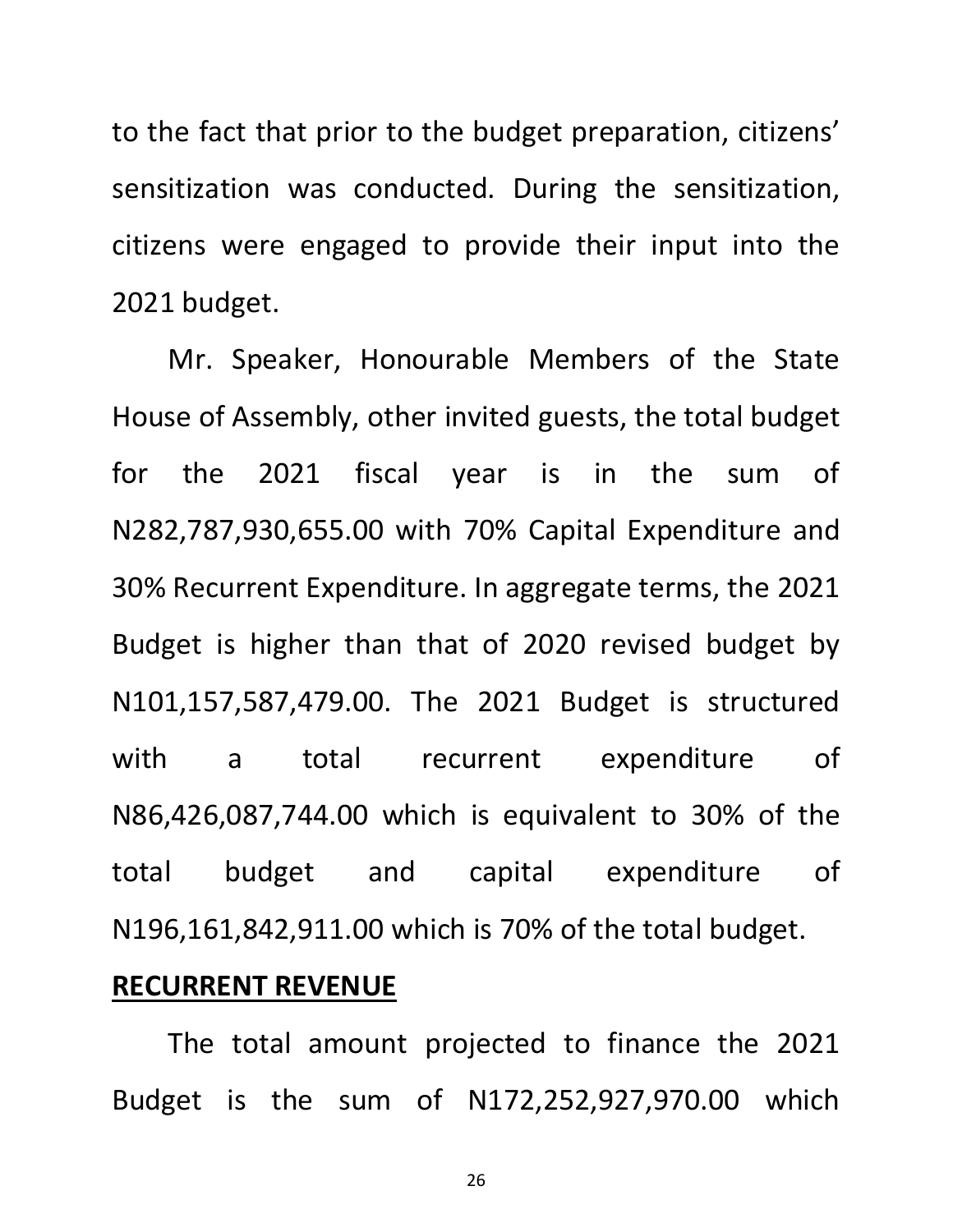comprises of N57,180,527,226.00 as Internally Generated Revenues from Board of Internal Revenue, MDAs and balances of the 2020 Budget. The Revenue Receivable through the Federation Account is estimated at the sum of N115,072,400,744.00.

It is important to note that the 2021 recurrent revenue has increased by 37.20% over that of 2020 Revised Budget. Similarly, the recurrent expenditure in the 2021 Budget has increased by 20.85% which indicates that in real terms the revenue has increased by about 37.20% over that of 2020 fiscal year.

## **RECURRENT EXPENDITURE**

The recurrent expenditure of the 2021 budget is broken into the following components:

|      | <b>Total</b>                           |     | <u>N86,426,087,744.00 - 100%</u> |
|------|----------------------------------------|-----|----------------------------------|
| iii) | <b>Consolidated Revenue</b><br>Charges | $=$ | N12,924,060,645.00 - 15.00%      |
|      | ii) Overhead Cost                      |     | N42,890,391,144.00 - 49.60%      |
| i)   | <b>Personnel Cost</b>                  |     | N30,611,635,955.00 - 35.40%      |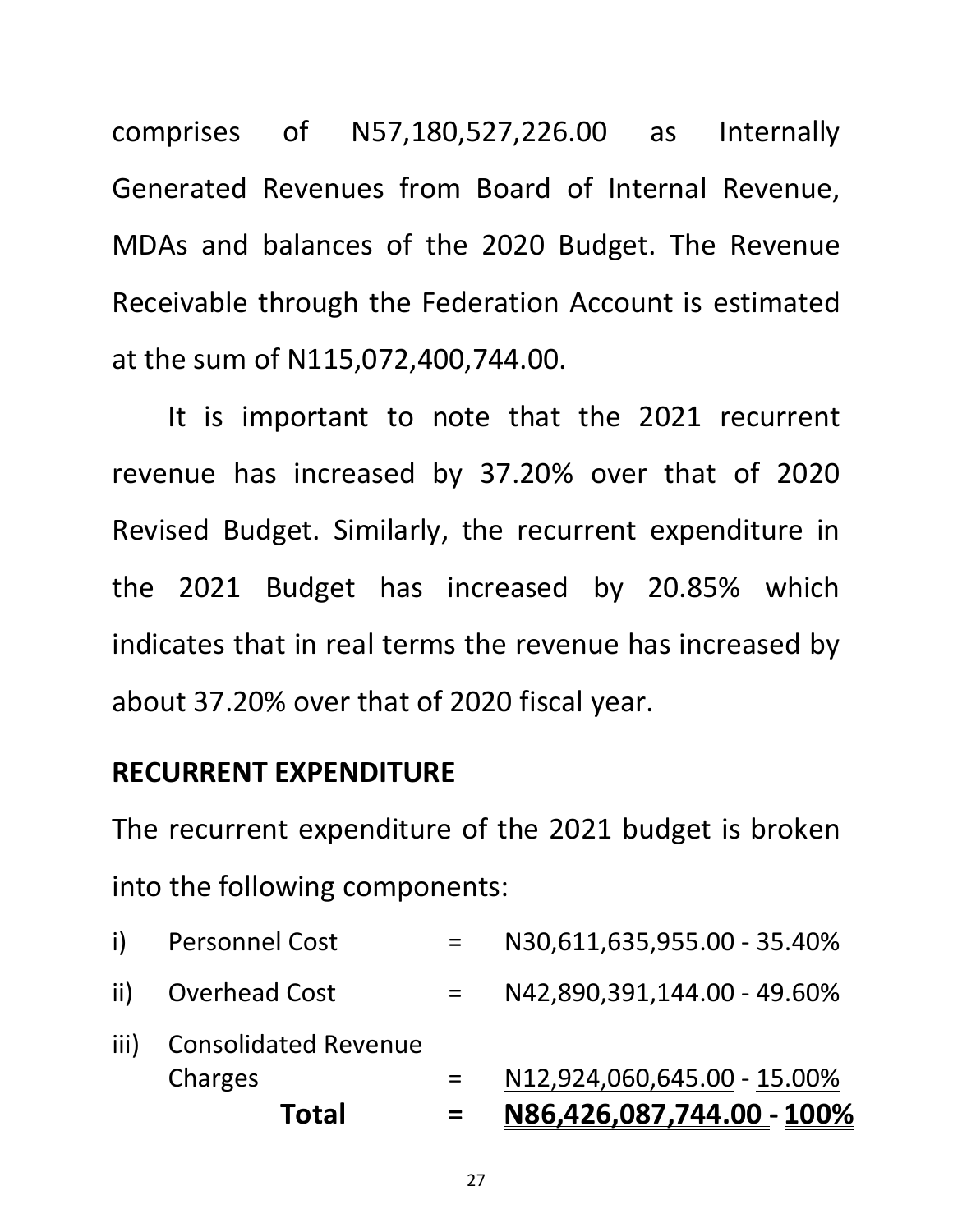## **CAPITAL EXPENDITURE**:

The sum of N196,161,842,911.00 which is 70% of the total Budget is estimated for the capital expenditure. In line with the International Public Sector Accounting Standards (IPSAS) the following are the four sectoral allocations recognized by IPSAS:

|      | <b>Total</b>           |     | N282,787,930,655.00 = 100%   |      |
|------|------------------------|-----|------------------------------|------|
| iv)  | Law & Justice          |     | N 4,671,013,799.00 = 1.65%   |      |
| iii) | Administration         | $=$ | N38,030,538,005.00 =13.45%   |      |
| ii)  | <b>Social Sector</b>   |     | N104,138,897,800.00 = 36.83% |      |
| i)   | <b>Economic Sector</b> | $=$ | N135,947,481,051.00 =48.07%  |      |
|      | <b>SECTOR</b>          |     | <b>ALLOCATION</b>            | $\%$ |

## **RESTORATION AGENDA**

The Restoration Plan of the present Administration comprises of programmes, projects and policies to be implemented under Education, Health, Water Resources, Agriculture, Environment, Works, Housing and Transport sectors of the State Government. As a result therefore, the 2021 Budget has provided adequate allocation of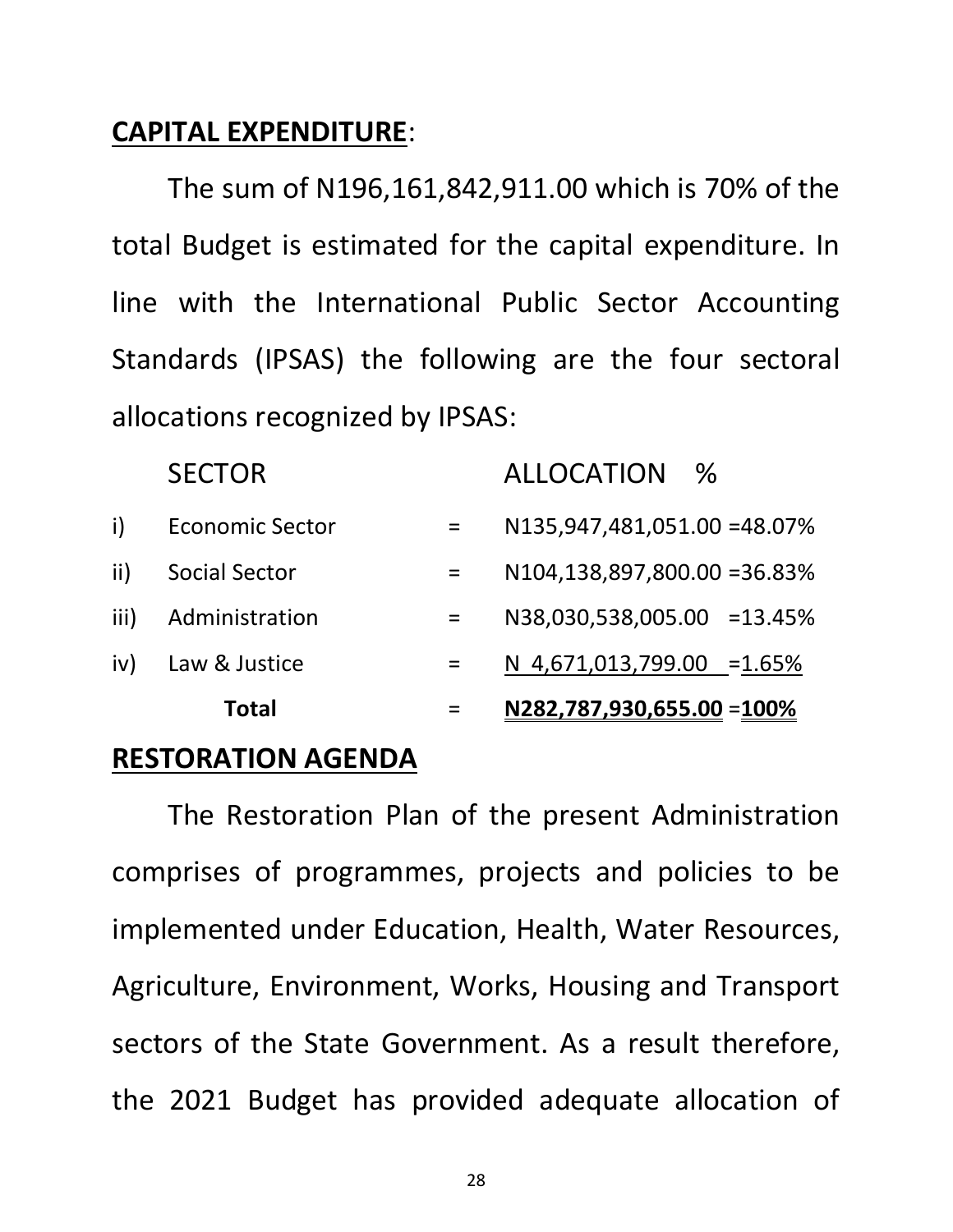funds to the priority Sectors of the State Government. As a result therefore, the 2021 Budget has provided adequate allocation of funds to the priority sectors as follows:

|      | <b>Total</b>           |     | $N157,773,769,379.00 =$   | 100%   |
|------|------------------------|-----|---------------------------|--------|
| vi)  | Environment            | $=$ | $N24, 199, 643, 185.00 =$ | 15.34% |
| V)   | <b>Works</b>           | $=$ | N43,886,330,475.00 =      | 27.82% |
| iv)  | Agriculture            | $=$ | N20,988,867,506.00 =      | 13.30% |
| iii) | <b>Water Resources</b> | $=$ | $N22,513,601,585.00 =$    | 14.27% |
| ii)  | Health                 | $=$ | $N26,983,923,319.00 =$    | 17.10% |
| i)   | Education              |     | N19,201,403,309.00 =      | 12.17% |

### **CONCLUSION**

Mr. Speaker, Honourable Members of the State House of Assembly, other invited guests, even though the effect of Covid-19 Pandemic was devastating all over the world, Alhamdulillah, in Katsina State we were lucky to have minimal impact. During the period, the government was able to continue with the social services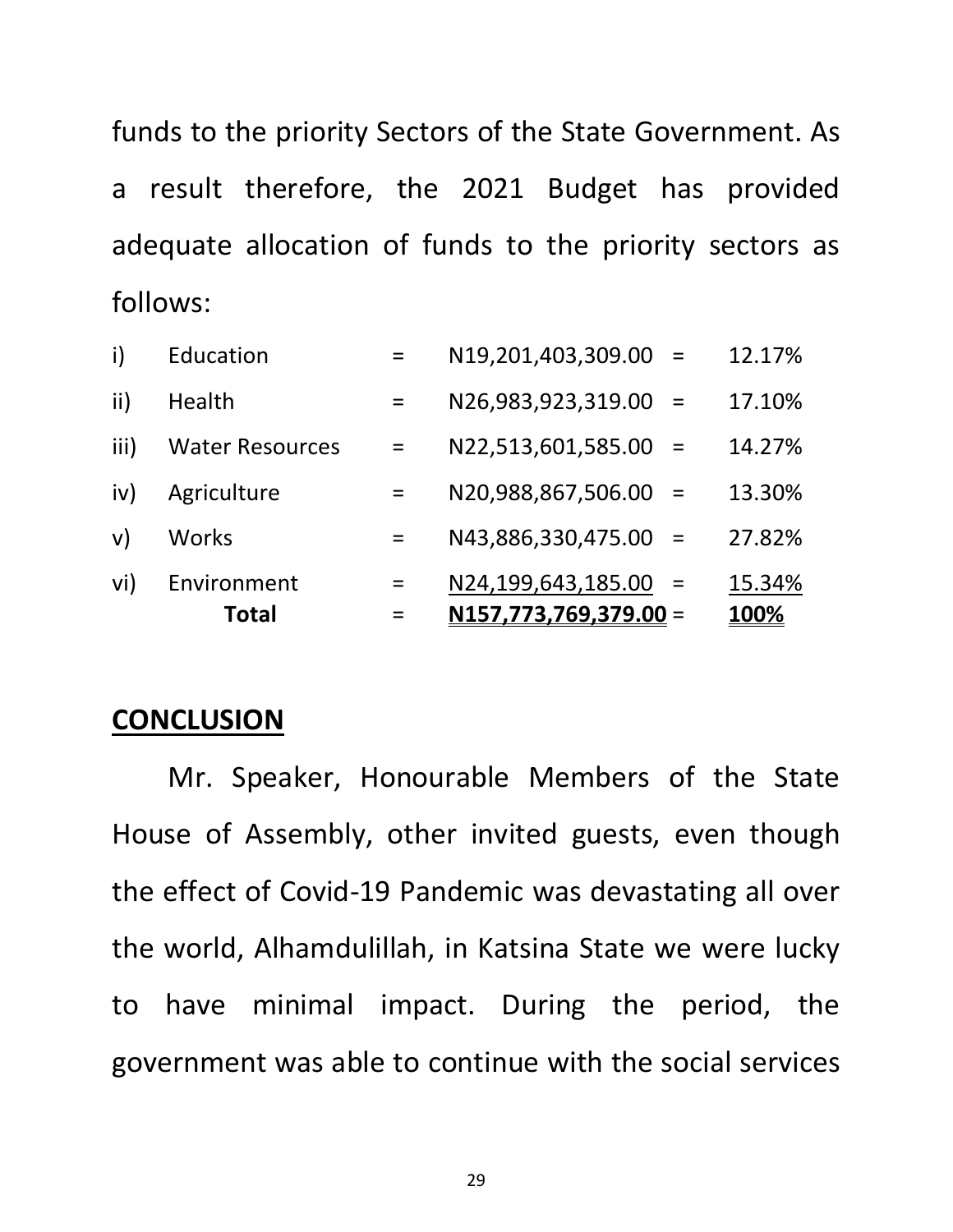and other entitlements to the existing and retired staff as well as settlement of Contractors.

My sincere appreciation goes to the entire citizens of Katsina State for maintaining peace and order during the trying period. Even though people were pressurized during the lockdown period but they understood and reason with the government on the need for all to remain indoors for their own benefit.

Similarly, of recent some individuals and groups created so many platforms to persuade people to take arms against the State Institutions, people and properties. But at the end of the day most people did not buy the idea and instead considered the information they were circulating as lies and misleading.

The ENDSARS Protests across the country led to loss of so many lives of innocent citizens and destruction of both public and private properties. In Katsina State, individuals and groups of well meaning people did not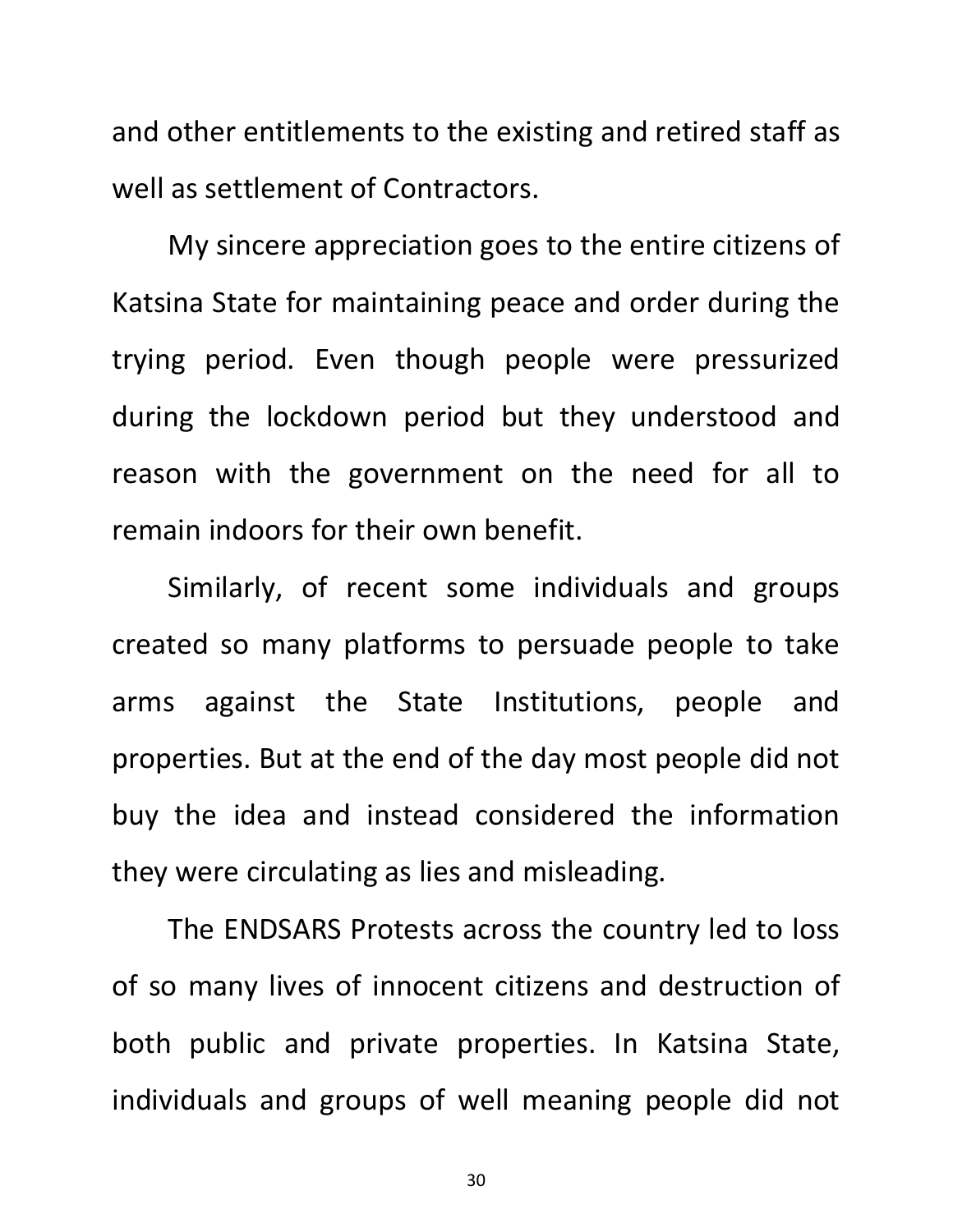participate in the protest. The government therefore appreciates the understanding of people during these difficult periods.

We called on general public especially the Ulamas, Traditional and Religious leaders to join the State Government in our collective prayers against banditry, cattle rustling, kidnapping and all other forms of insecurity across the State. The way you all answered our call and organized different prayer sessions in all parts of the State is encouraging. With all these, Allah (SWT) has answered our prayers and brought respite to the people. We therefore request all and sundry to continue with the prayers for peace and stability to be maintained all over the State.

At this juncture, I wish to specifically express our sincere appreciation to the Rt. Hon. Speaker and all the Hon. Members of the State House of Assembly for giving us support and co-operation in order to collectively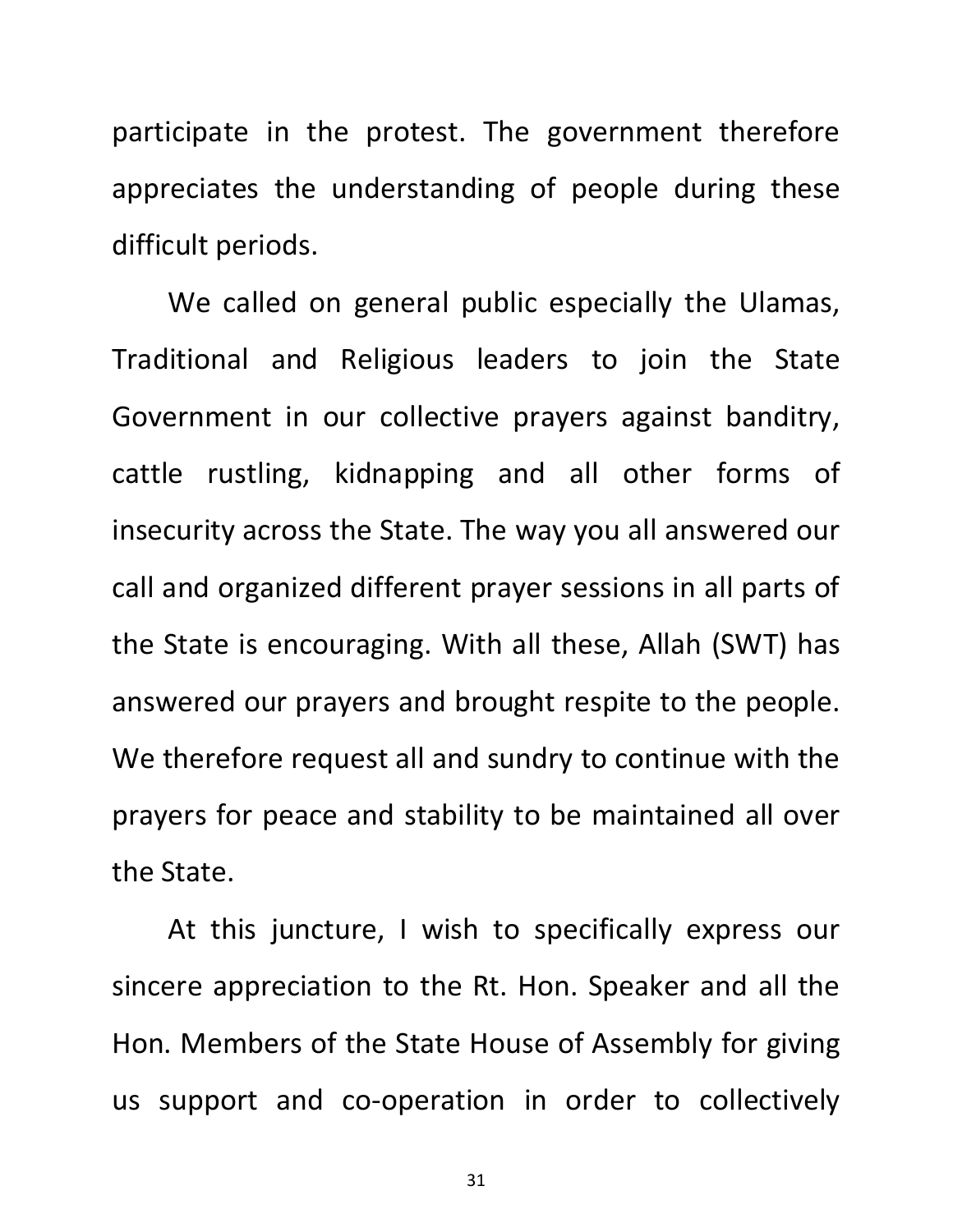succeed as government. This, they do, by taking prompt action on whatever requires the attention of the Honourable House of Assembly.

Let me also on behalf of the Government and people of Katsina State express our appreciation to the security personnel posted to Katsina State to fight bandits, kidnappers and cattle rustlers and restore peace and order across the State. They have recorded much success in the battle against criminals. I wish to condole the families of those who lost their loved ones as a result of activities of the criminal elements in our society.

I will not conclude without expressing my appreciation to our traditional leaders, elders, Ulamas, the Business Community, Students, members of the press, professional bodies and other Non-Governmental Organizations for their support, co-operation and encouragement.